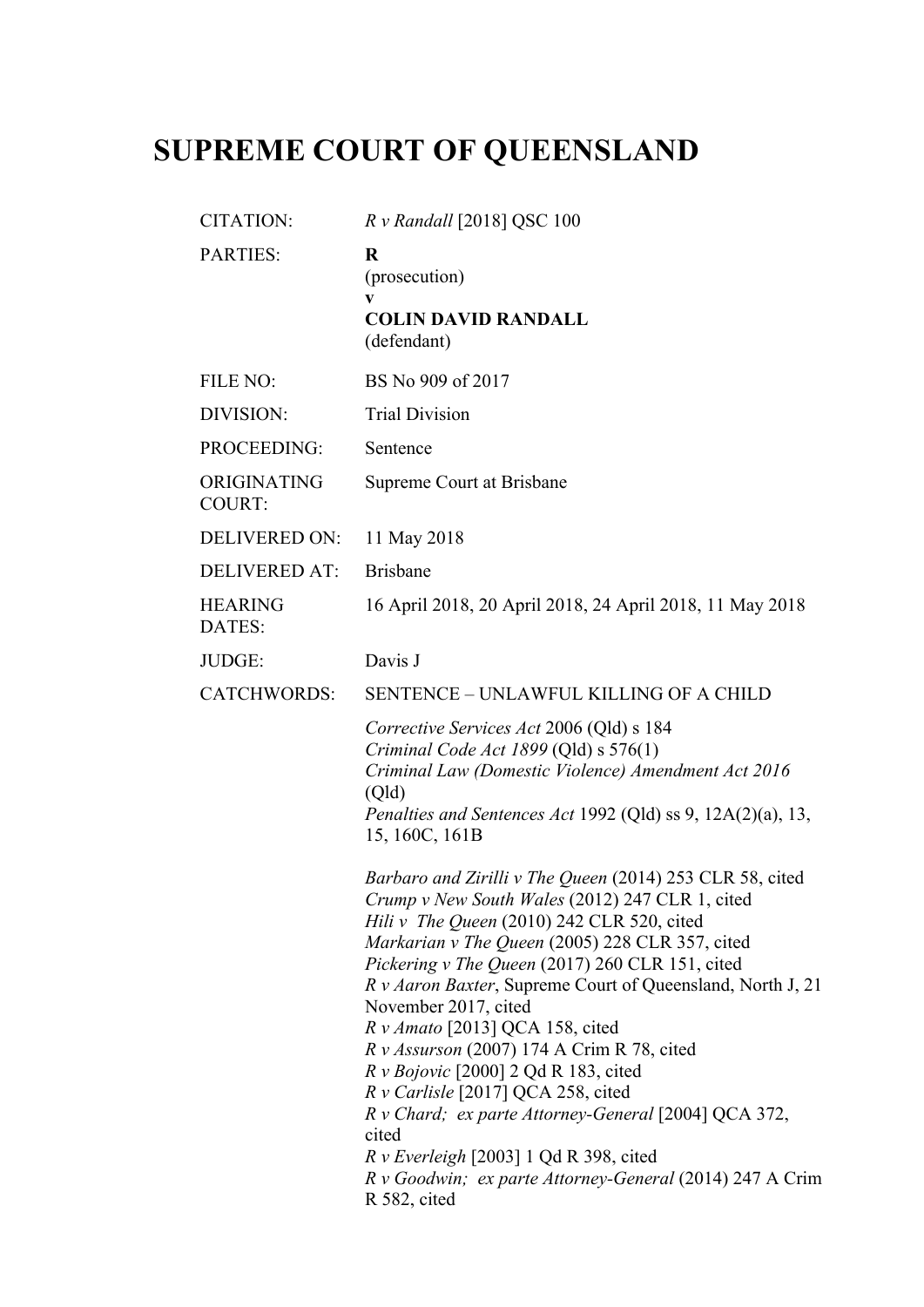|                    | R v Hall; ex parte Attorney-General [2002] QCA 125, cited                         |
|--------------------|-----------------------------------------------------------------------------------|
|                    | R v Hutchinson [2018] QCA 29, cited                                               |
|                    | $R \nu$ Kitson [2008] QCA 86, cited                                               |
|                    | R v Latemore [2016] QCA 110, cited                                                |
|                    | R v Matthew Lee Williamson, Supreme Court of Queensland,                          |
|                    | Atkinson J, 6 April 2017, cited                                                   |
|                    | $R v$ Maxfield [2002] 1 Qd R 417, cited                                           |
|                    | R v McDougall & Collas [2007] 2 Qd R 87, cited                                    |
|                    | R v Riseley; ex parte Attorney-General [2009] QCA 285,                            |
|                    | cited                                                                             |
|                    | $R$ v Rogers (1996) 86 A Crim R 542, cited                                        |
|                    | $R v$ Strbak [2017] QSC 317, cited                                                |
|                    | $R \nu$ Todd [1976] Qd R 21, cited                                                |
|                    | <i>York v The Queen</i> (2005) 225 CLR 466, cited                                 |
| COUNSEL:           | P J McCarthy for the prosecution                                                  |
|                    | D Brustman QC for the defendant                                                   |
| <b>SOLICITORS:</b> | Office of the Director of Public Prosecutions (Queensland)<br>for the prosecution |
|                    | Howden Saggers for the defendant                                                  |

- [1] Colin David Randall, you were charged on an indictment that you did murder Kye Braxton Randall. Your trial was to commence on 23 April 2018. On 20 April 2018, through your counsel, you asked to be arraigned before me on a charge of manslaughter, which is the natural alternative to murder under section 576(1) of the Criminal Code. You were then arraigned before me in the following terms: "Colin David Randall, you are charged that on the 28th day of June 2014 at Brisbane in the State of Queensland, you unlawfully killed Kye Braxton Randall." To that charge, you entered a plea of guilty. The plea of guilty was accepted by the Crown in discharge of the indictment charging you with murder.
- [2] The deceased child was your son, Kye Braxton Randall. Kye was born on the 14th of April 2014, and he was 10 weeks old when you killed him.
- [3] The sentencing submissions were made to me on 24 April 2018. A statement of facts relevant to the sentence was agreed between you and the Crown, and that agreed statement of facts became exhibit 5. In the course of these remarks, I will refer to some of the facts recited in exhibit 5, but not all of them. I have read the document carefully and taken it into account in its entirety.
- [4] I will first turn to the circumstances under which, on 28 June 2014, you killed your son.
- [5] On the morning of 28 June 2014, you were at home with your family. Your family then consisted of yourself and your then wife, who I will refer to as Ms Chambers, your daughter, and your infant son, Kye. Your daughter was born on 16 June 2010. She was, therefore, about four years of age at the time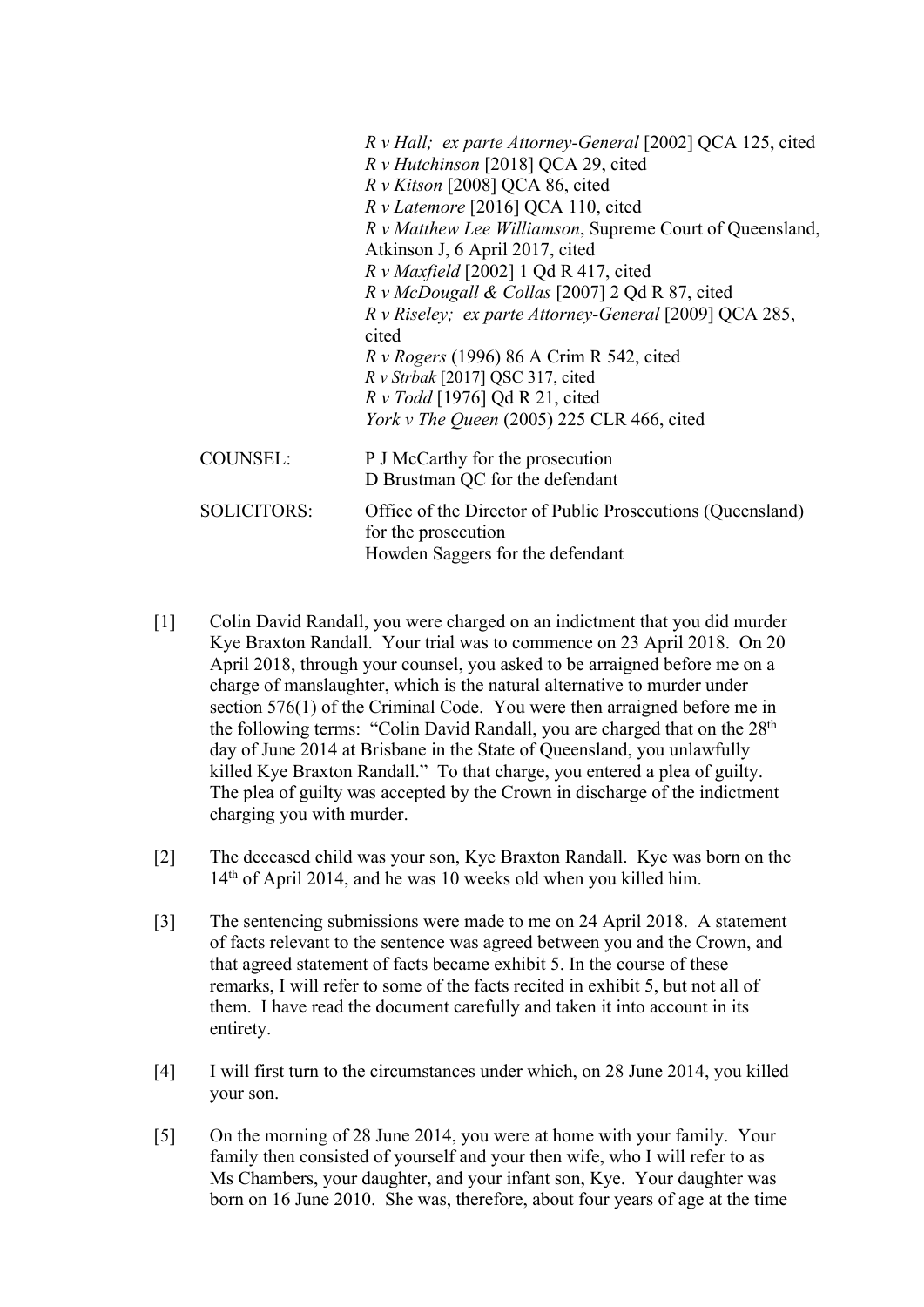you killed Kye. It was decided that your wife and daughter would go to the shops. They left the home, leaving you and Kye there. This was, it is agreed between you and the Crown, the first time that you had been left alone with Kye.

- [6] It seems that Ms Chambers and your daughter left the home at about 11.40 am, arriving at the Victoria Point Shopping Centre at 11.48. Your daughter was not being cooperative with Ms Chambers, who sent you a text to that effect at 12.29. You responded at 12.32 pm with a message which included the information that you were then vacuuming the house.
- [7] At 12.39 pm, about seven minutes after your text to Ms Chambers, you rang her and told her that Kye had gone limp and lifeless, and he was not breathing. It is clear that in the period of time between 12.32 pm and 12.39 pm you killed Kye. You did this by delivering a punch to Kye's stomach while he was in what is described as his rocker swing. Two photographs of the swing are in evidence before me as exhibit 9. One of these photographs shows a close-up shot of the swing. It is a structure consisting of a metal frame from which is suspended an area for the baby to lie upon. One side of that part of the swing is cushioned, obviously for the comfort of the baby. The other side is apparently a solid base. The fact that the other side is solid cannot actually be seen from the photographs that are exhibit 9, but I was told that by counsel in the course of the sentencing submissions, and it seems noncontentious.
- [8] The rocker swing was on the floor and Kye was in it. It is sickening to imagine what then occurred. Kye, of course, was totally oblivious to what was about to happen. He was a 10 week-old baby and totally innocent of the world. He had no idea of life, death or the duty that you, as his father, had to protect and care for him. He also, of course, had no idea that you were about to breach that duty in a most horrible and violent way. You bent down and delivered a forceful punch to Kye's stomach in what must have been in a piledriving motion. That punch caused massive internal injuries, and was fatal. Before returning to the chronology of events, I will describe the medical findings. These were contained in exhibit 5.
- [9] Kye was found to have broken ribs. It is accepted by the Crown that these injuries were consistent with having been caused by the administration of cardiopulmonary resuscitation, commonly called CPR. And that occurred after you had inflicted the fatal injury. The broken ribs were not inflicted by the fatal punch to Kye.
- [10] Kye had a bruise to the lower left of his back and a further deep bruise over his coccyx. The bruising was caused from the force of the punch pushing the back of Kye's body violently against the hard base of the rocker swing. Those injuries help explain the circumstances in which Kye met his death, but those injuries were not fatal. The fatal injuries were to Kye's organs contained within the abdomen, with significant disruption within the upper abdomen in particular. The description of the injuries contained in exhibit 5 are these: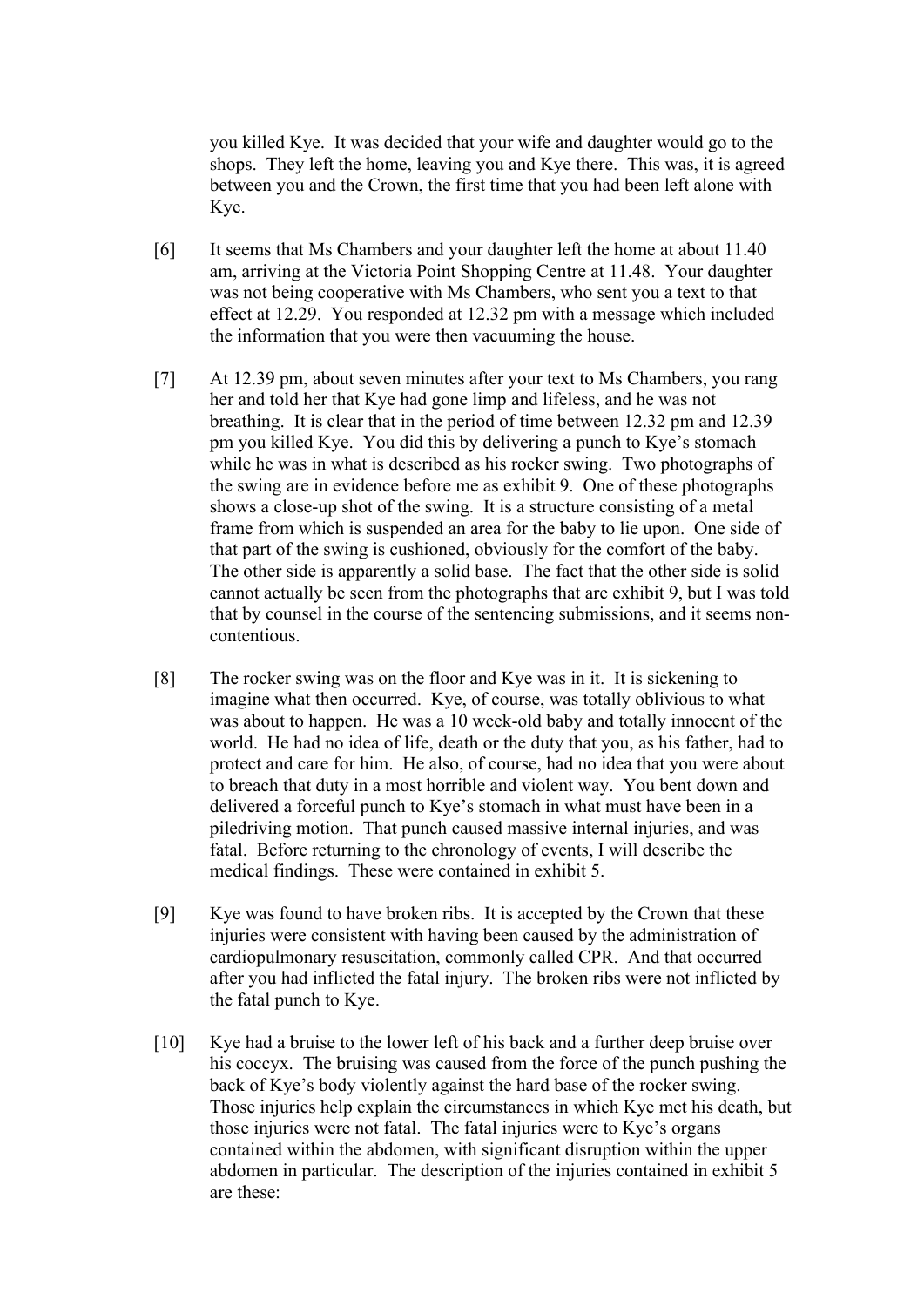*Dr Forde* [the pathologist who conducted the post-mortem] *discovered multiple fragments of his liver through the abdomen. The stomach wall had a defect in it through its full thickness (5 cm). An area membrane to the bowel wall was stripped with an area of defect and haemorrhage to the adjacent mesentery (which is the tissue attaching the bowel and other organs to the wall). Kye's liver was described as pulped, with significant lacerations to both the right (4 cm) and left lobe (4.5 cm) and associated bleeding. The pancreas was completely transected (divided transversely). Kye's spleen was also transected with the detached portion weighing 4 grams. Dr Forde discovered two tears in the abdominal aorta leading to the right renal artery and superior mysentery artery respectively. In summary, Kye had suffered severe abdominal injuries. The injuries were acute.* 

- [11] As I will explain in a moment, there were attempts to revive Kye, which failed. It is obvious that once you had delivered the blow to the defenceless baby's abdomen his death was inevitable. His liver was shattered. Other organs had been severely damaged, and his aorta ruptured. Once you had delivered the blow, no medical treatment could save him.
- [12] Given that you were the only person in the house with Kye at the time Kye suffered his fatal injuries, and given that you must have known that Kye had been severely injured as a result of your punch, that being the only event that could explain his condition, you must have known, especially given your training as a police officer, that it was inevitable that the fact that you had fatally struck your infant son would be discovered. However, as will be seen from the chronology of events, to which I will now return, you instinctively lied about how Kye had died.
- [13] When you telephoned your wife at 12.39 pm on 28 June 2014 to advise her of Kye's condition, she asked you whether you had called an ambulance. You said that you had not done so, and she told you to do so. You called triple O at 12.40. A recording of the triple O call is exhibit 6. That recording was played in court on 24 April 2018.
- [14] The triple O call demonstrates that you were distraught. Of course, by this stage you had no doubt realised, or at least were coming to a realisation, of the enormity of what you had done. However, during the triple O call you told the operator only that your son was pale and effectively lifeless. You must had known at this point that his condition was related to injuries suffered as a result of the blow you inflicted upon him. There was no point in you seeking medical assistance if you were not going to disclose the true facts and enable an accurate diagnosis to be made and appropriate medical assistance rendered.
- [15] During the triple O called you clearly preferred your own interests in selfpreservation to the interests of Kye, which were to receive appropriate medical assistance.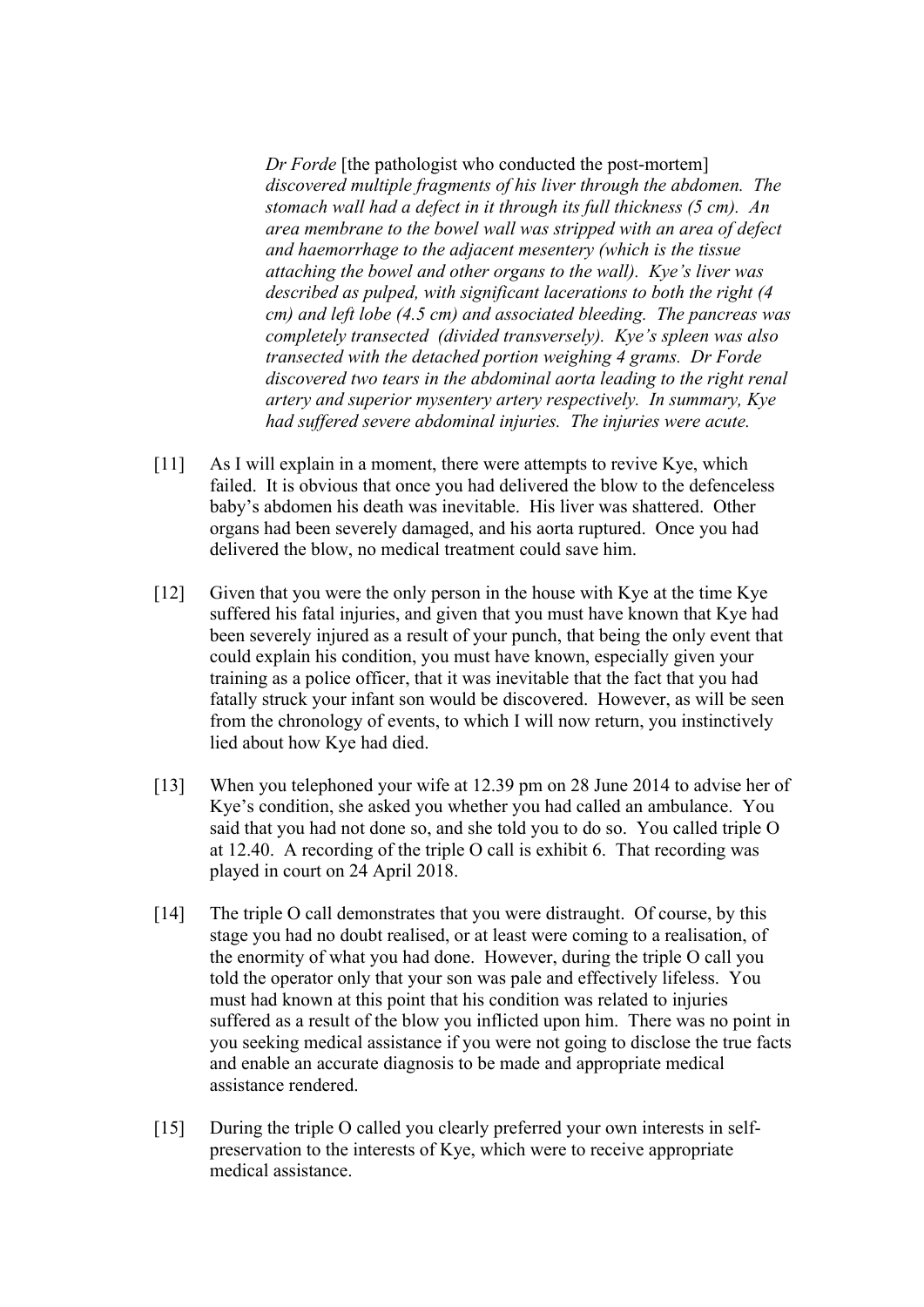- [16] The lie that you told the triple O operator, at least by omitting to disclose what had occurred, was the lie you would develop and attempt to maintain until a few days before your trial for murder, a period of almost four years.
- [17] However, the fact that you did not call triple O straightaway, that is, as soon as you punched Kye, is not something that I consider weighs against you. You were by then no doubt in a state of panic. You did seek help by calling your wife, and you did then call triple O when she instructed you to do so. The Crown Prosecutor, Mr McCarthy, concedes quite properly and fairly that any failure to telephone triple O immediately was due to panic and confusion.
- [18] The triple O call consists in part of the emergency services operator instructing you to commence CPR upon Kye. It is evident that up until that point you had not commenced CPR. Mr McCarthy submitted that there was some significance in the fact that, as a trained CPR instructor, you had not already commenced CPR. I reject that submission. By the time you may had been expected to be contemplating administering CPR, you would have been in a state of panic as the realisation that Kye was badly injured was dawning upon you.
- [19] Returning back to the chronology, Ms Chambers arrived home before the ambulance arrived. She found you on your stomach on the floor of the hallway of the house. Your arms were outstretched towards Kye, who was, by this stage, lying on his back on the tiled floor. Kye was not breathing, and he was cold.
- [20] Ambulance officers arrived, and they, and later medical staff of the Redlands Hospital, attempted to resuscitate Kye, but to no avail. Both you and Ms Chambers were seen to be distraught at the hospital. You did not report to the ambulance officers or to any medical staff attached to the Redlands Hospital that you had forcefully punched your defenceless infant son. Instead, you persisted in the ridiculous story that you had told Ms Chambers. That story was to the effect that you had found Kye limp in the rocker swing. You then pretended that the injuries which were later found were caused accidentally by you, and perhaps by others, when applying CPR. This, of course, was complete nonsense. However, this was the story that you persisted in telling. You told this story to nurses at the Redlands Hospital, to police in a statement on 24 June 2014, again to police in an interview on 4 July 2014, to a social worker involved in the Family Court proceedings on 1 December 2015, and, perhaps most significantly, to Ms Chambers.
- [21] In the agreed statement of facts, there is the following:

*The defendant repeatedly informed Ms Chambers that he had pushed on Kye's stomach when doing CPR and he had done it wrong in attempting to explain the injuries that had been advised of by police.* 

You later told her: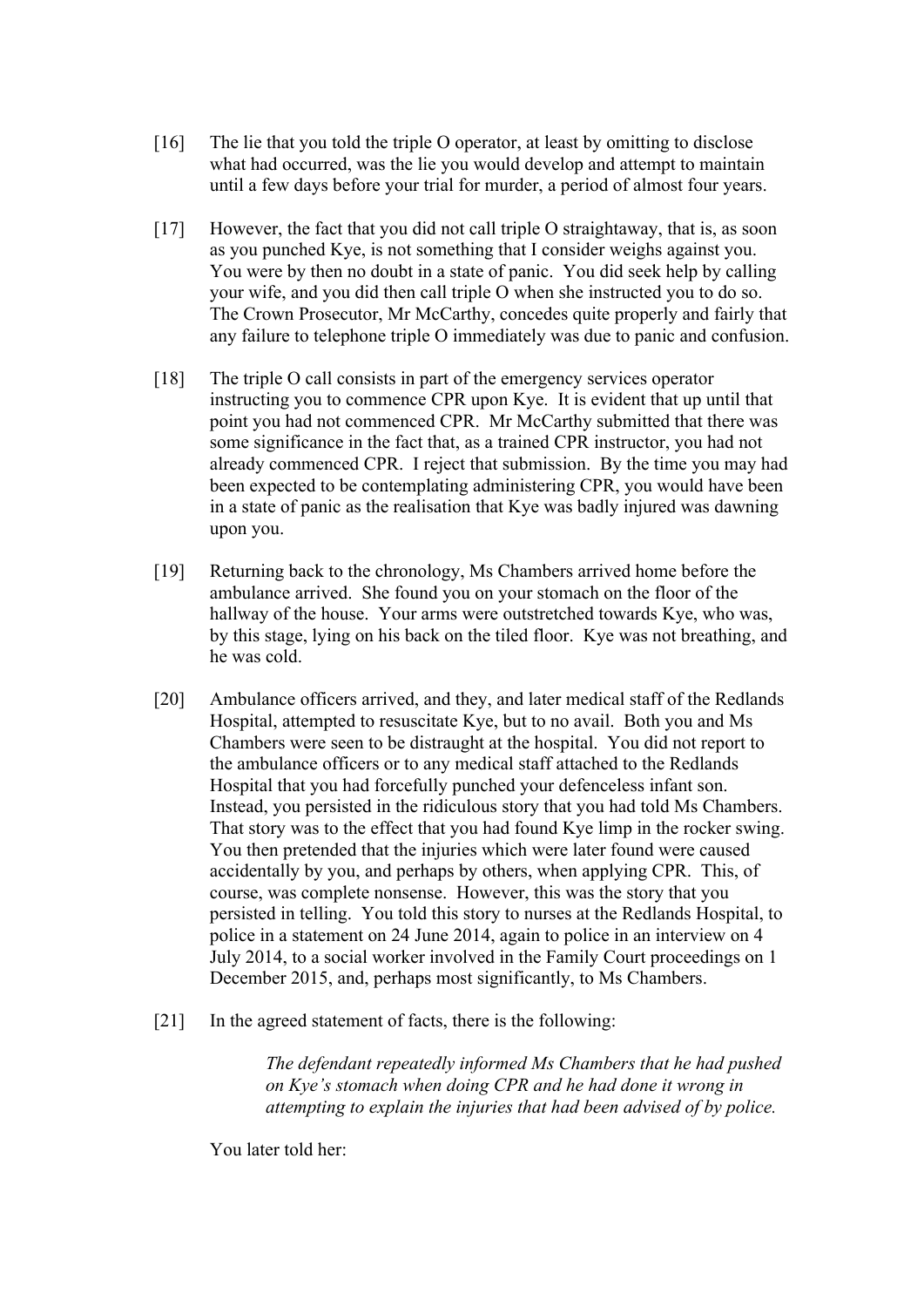*I was in a panic, trying to save my son's life. I was pushing down on his stomach. He is a little baby. I am 115 kilos, pushing down on a tiny baby that's this big. He didn't stand a chance.* 

- [22] You were attempting to portray yourself to Ms Chambers as the unsuccessful rescuer, when, of course, at all times you knew that you were the perpetrator of the violence which killed Kye.
- [23] This story, that Kye had suffered some spontaneous seizure of some critical health issue, and that his injuries were explicable as a result of the treatment he received, was persisted in by you until the week before your trial, when a plea of guilty to manslaughter was offered and accepted by the Crown.
- [24] On 16 April 2018, only about a week before you pleaded guilty to manslaughter, the matter – which was then, of course, a murder trial – was mentioned before me. This was necessary because of an issue that had arisen as to whether it was appropriate for me to hear the trial, given that I had given some advice to solicitors acting on your behalf in 2014. That issue was dealt with, and counsel took the opportunity to raise other issues.
- [25] Mr McCarthy, for the Crown, submitted that it would be prudent for me to empanel two reserve jurors in case any juror was overwrought by the horror of the evidence. Mr McCarthy said this to me on that occasion:

*What I was going to inquire of your Honour is whether this is a case, given the nature of its content involving a very young child having been killed, involving many physicians giving fairly detailed evidence of the last moments of that child's life, whether it's one in which we, indeed, have two jurors if a juror becomes overawed, and, despite having with their best endeavour indicated to your Honour that they can sit through the entirety of the trial. Some of these matters become more confronting as the trial progresses.* 

[26] Mr Brustman QC, on your behalf, while agreeing that the empanelment of two reserve jurors was appropriate, said this:

> *Yes, save that perhaps the word "is killed" is perhaps a little preparatory. But other than that –*

- [27] Mr Brustman later submitted that any statement made by me to the jury on this topic ought to be neutral. It can be seen that objection was being taken by Mr Brustman to the term "killed", which term carries with it that someone caused the death of Kye. Your barrister's stance, taken on 16 April 2018, is consistent with your denials based on the concocted story that Kye had suffered some spontaneous health crisis and that the issues were suffered as a result of the application of CPR.
- [28] Also on 16 April 2018, I learnt that your legal advisors had delivered a medical report which suggested that the hospital staff were responsible for a fairly significant life-threatening injury to Kye. That report was never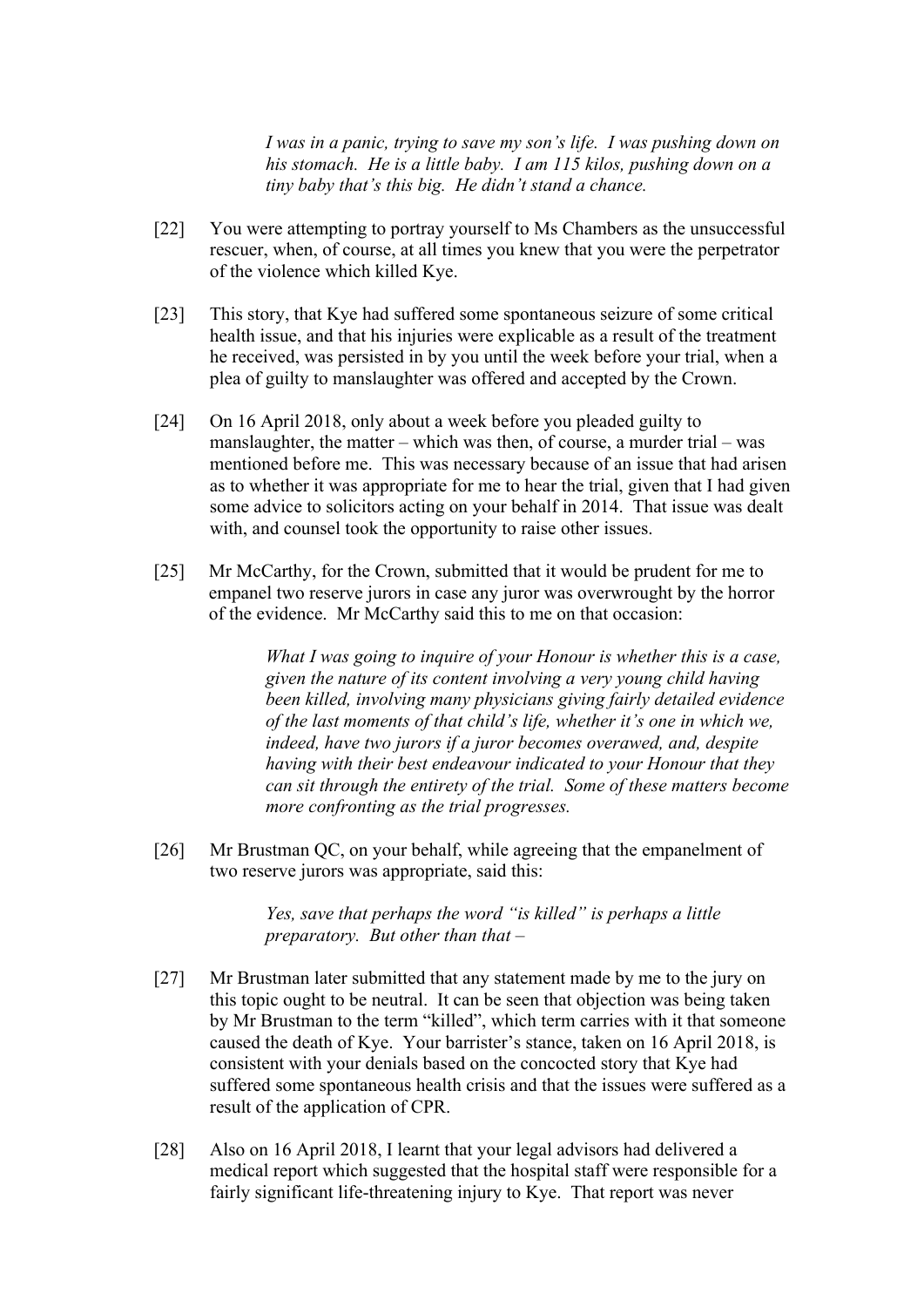tendered before me, but I was told on 24 April that this report showed that one of the injuries could have been caused by the treatment.

- [29] It can be seen, then, that your case, right up to your indication of the willingness to plead guilty to manslaughter, a week before your murder trial, was consistent with the lie that you had invented and told Ms Chambers, namely, that you had found Kye limp and lifeless.
- [30] You were arrested and charged with murder, and had been in custody since 30 January 2016 in relation to the present charge and only in relation to the present charge.
- [31] A relevant question on sentence is what caused you to kill Kye. It is accepted by the Crown that the blow was utterly spontaneous. Consistently with your plea of guilty to manslaughter and the Crown's acceptance of that plea in discharge of the indictment, there was no intention by you to either kill or do grievous bodily harm to the child.
- [32] However, I do not accept that you did not intend to hurt him. The act of punching may not have carried with it the specific intention to kill or do grievous bodily harm to Kye. It may also have been spontaneous. However, it was a punch. It was a willed act of violence to a defenceless infant. Whatever was going through your mind at that moment, this was inescapably a violent act carried out and which was directed at Kye. A punch is an act which is intended to hurt. It is more pointed and is different from a shaking, which is sometimes seen in these types of cases. It must have been intended to hurt him in some way, but, of course, you have not intended to kill or do grievous bodily harm to him.
- [33] The explanation in the agreed statement of facts for your conduct is as follows:

*The offence occurred in the contextual background in which the defendant was feeling "intensely frustrated" on the day of Kye's death. That frustration was born of a number of matters, including for example the continued illness of family members, the circumstances of having to return to work at Wynnum police station with the failed transfer and consequential events and continued cosleeping with children. The defendant was reacting to culminating pressures as he perceived them; not having received an expected transfer, working the night shift and returning to assist his ill wife in the preceding week, continued parental responsibilities (co-sleeping and feeding) whilst working in a job he resented.* 

[34] In submissions by Mr Brustman it was also said that you were being bullied at the Wynnum Police Station. I find it difficult to fully understand how "frustration", albeit that you were "intensely frustrated", can explain how you, a mature, well-educated man of obvious intelligence, could punch a 10 week-old baby with such force as to "pulp" his liver.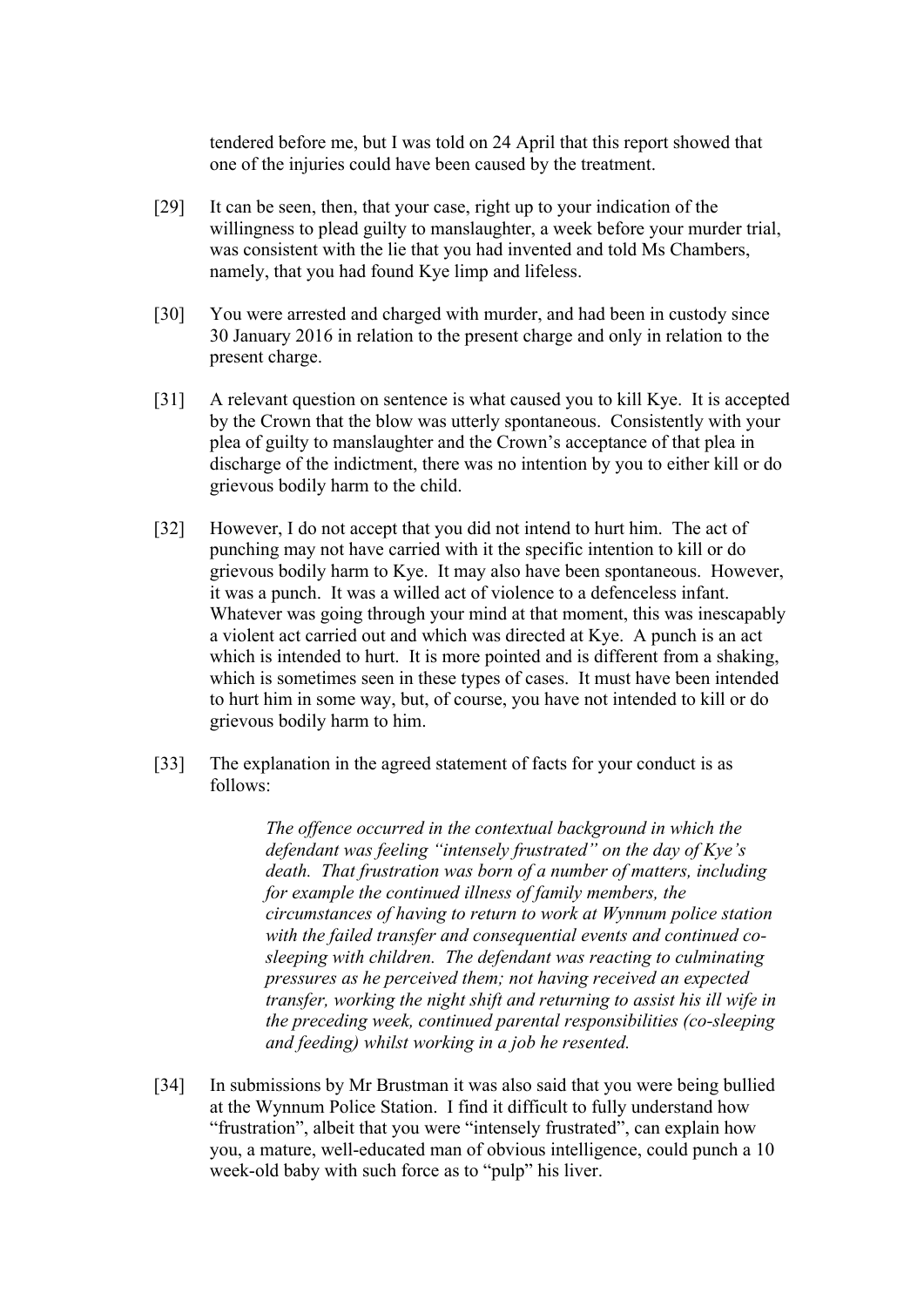- [35] The reference to the "continued illness of family members" was explained to me as that Ms Chambers had the flu. In the agreed statement of facts, there is reference to "continued parental responsibilities", which are "co-sleeping [with] and feeding" children, and there is further reference to you perhaps being affected by a lack of sleep through working the nightshift. These are all routine, day-to-day issues encountered regularly by parents, especially those of young children. Of course, those pressures can at times become extreme. However, there is no evidence before me to suggest any health or psychological issue arising from lack of sleep or the other matters that I've just mentioned.
- [36] What is, perhaps, out of the ordinary is the failed transfer from the Wynnum Police Station which is referred to in the statement of facts. That relates to your attempts to transfer to the Hervey Bay Police Station. As is recorded in the agreed statement of facts, you became infatuated with transferring to Hervey Bay. This fixation struck Ms Chambers as odd. This is contained in the agreed statement of facts:

*The defendant informed her –* 

A reference to Ms Chambers:

*…that he wanted to move to Hervey Bay as it would be better for the children and that they would be closer to family and friends. Ms Chambers knew that they did not have family and/or friends in Hervey Bay. Ms Chambers was still heavily pregnant with Kye at that time.* 

[37] On 16 April 2018, I was told by both counsel that there was a dispute about the admissibility of the evidence of another police officer, Nicole Yetman, a Client Services Officer, which is an administrative position. At that stage, of course, the matter was still listed for trial. There is no reference to Ms Yetman in the agreed statement of facts. I was told on 16 April 2018 that the Crown's case on your trial for murder was to be that you had a sexual affair with Ms Yetman, and that your application to transfer to Hervey Bay was related to her in some way. I raised the issue of Ms Yetman with Mr Brustman, your barrister, on 24 April 2018, and was told by him:

> *It is almost an unthinkable thing to say that someone would, without intention albeit, kill their child in order to get a transfer.*

- [38] Of course, that was certainly not suggested by Mr McCarthy, and any finding along those lines would be inconsistent with the Crown's acceptance of your plea to manslaughter.
- [39] The point of my question, obviously, was that the agreed statement of facts referred to your preoccupation to transfer to Hervey Bay. The failed transfer was apparently a factor which led to you feeling intensely frustrated, which is the proposed explanation for you punching Kye. Therefore, if that preoccupation concerned Ms Yetman, that might be a relevant consideration on sentence.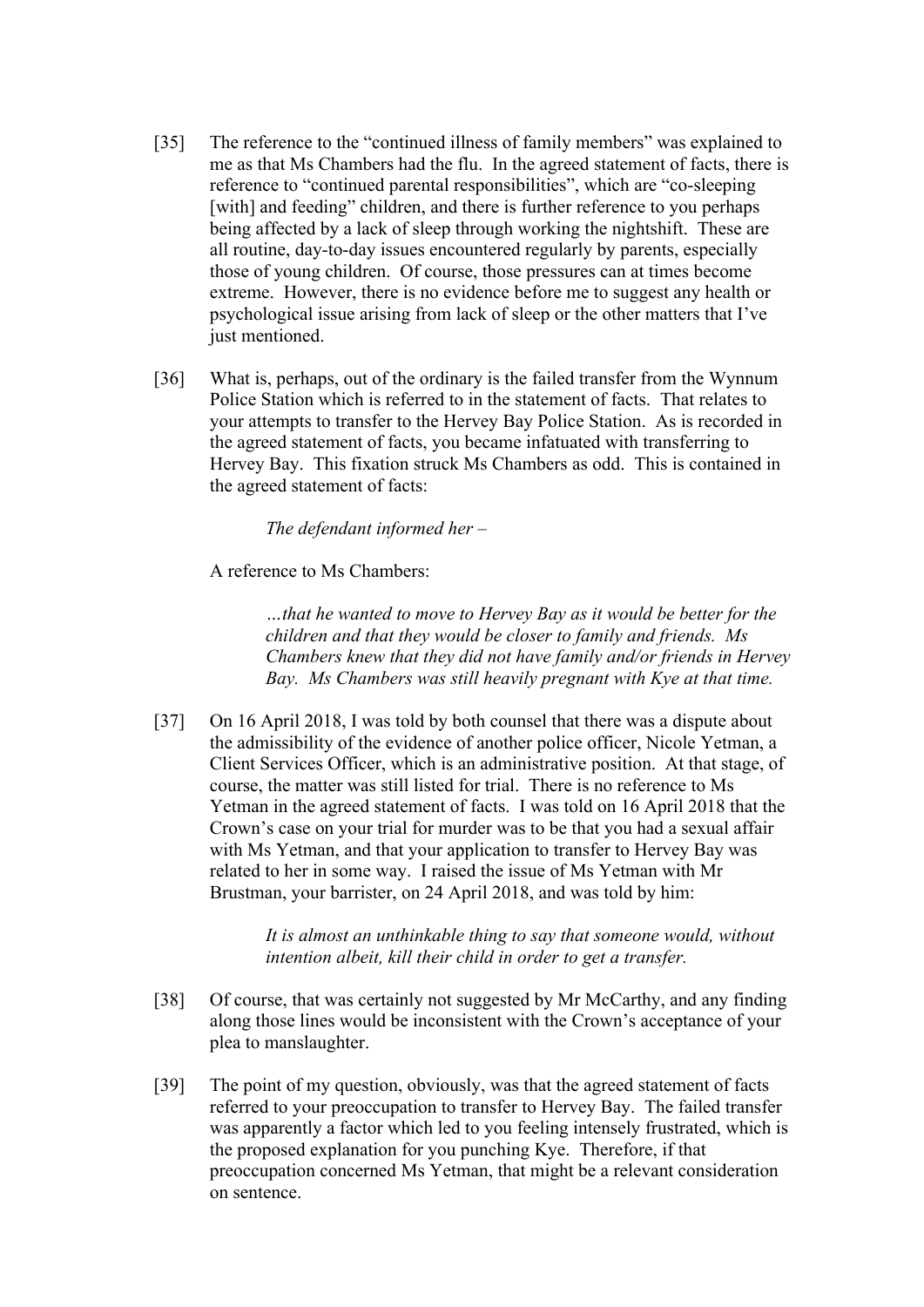- [40] In response to my question on the topic, Mr Brustman tendered a statement of Ms Yetman made on 4 September 2014. That was admitted without objection, and became exhibit 12.
- [41] Ms Yetman's statement provides some support for your assertion that you were pressured at work, and that any move to Hervey Bay was not related to any affair that you were having or had had with Ms Yetman. In particular, Ms Yetman said this, paragraph 51 of her statement:

*Colin was very disgruntled with the Wynnum Station. From his perspective, he felt he had been badly bullied. I didn't see a lot of it. I saw some of it. Other Police would say things about him were not true to get an inflammatory response from him and get other Police on their side. I think he had just had enough.* 

[42] Paragraph 52 of her statement:

*I guess I took sympathy on Colin. I didn't understand why this bullying started or where it was coming from. I would work 2pm to 10pm shifts twice a fortnight and you would see more of the bullying during those shifts. All the bosses had gone home and there was only a skeleton crew.* 

[43] Paragraph 53:

*There was one officer in particular who just didn't like Colin. This officer was Matt Cootes, known as 'Coota'. He and Colin went to a job at the Manly Hotel, Col was the Senior Constable in the car, Matt was just a Constable. They had a First Year or a Recruit with them too. I don't know what was said, but Matt undermined Col at the disturbance at the Manly. It changed the whole demeanour of the incident; Matt degraded the senior member (Col) of the crew in front of 'grubs'. Apparently they came back to the station almost ready to have fisticuffs because Matt undermined and degraded Colin. Colin told me how upsetting the whole incident was, and it got that bad that he just wanted out. He wanted to go to Comms.* 

- [44] I know from experience that police regularly, and very unfortunately, refer to citizens that they, the police, think are undesirable as "grubs". The reference to "Comms" is a reference to another section of the police service.
- [45] I find that you were having problems at work at Wynnum Station, and that could have affected you. I find that the pressure of work was a factor in your action in striking your infant son.
- [46] Ms Yetman, in her statement, gives some detail of her connection with the Hervey Bay area and your attempts to be transferred there. While I have some suspicions that your preoccupation with achieving a transfer to Hervey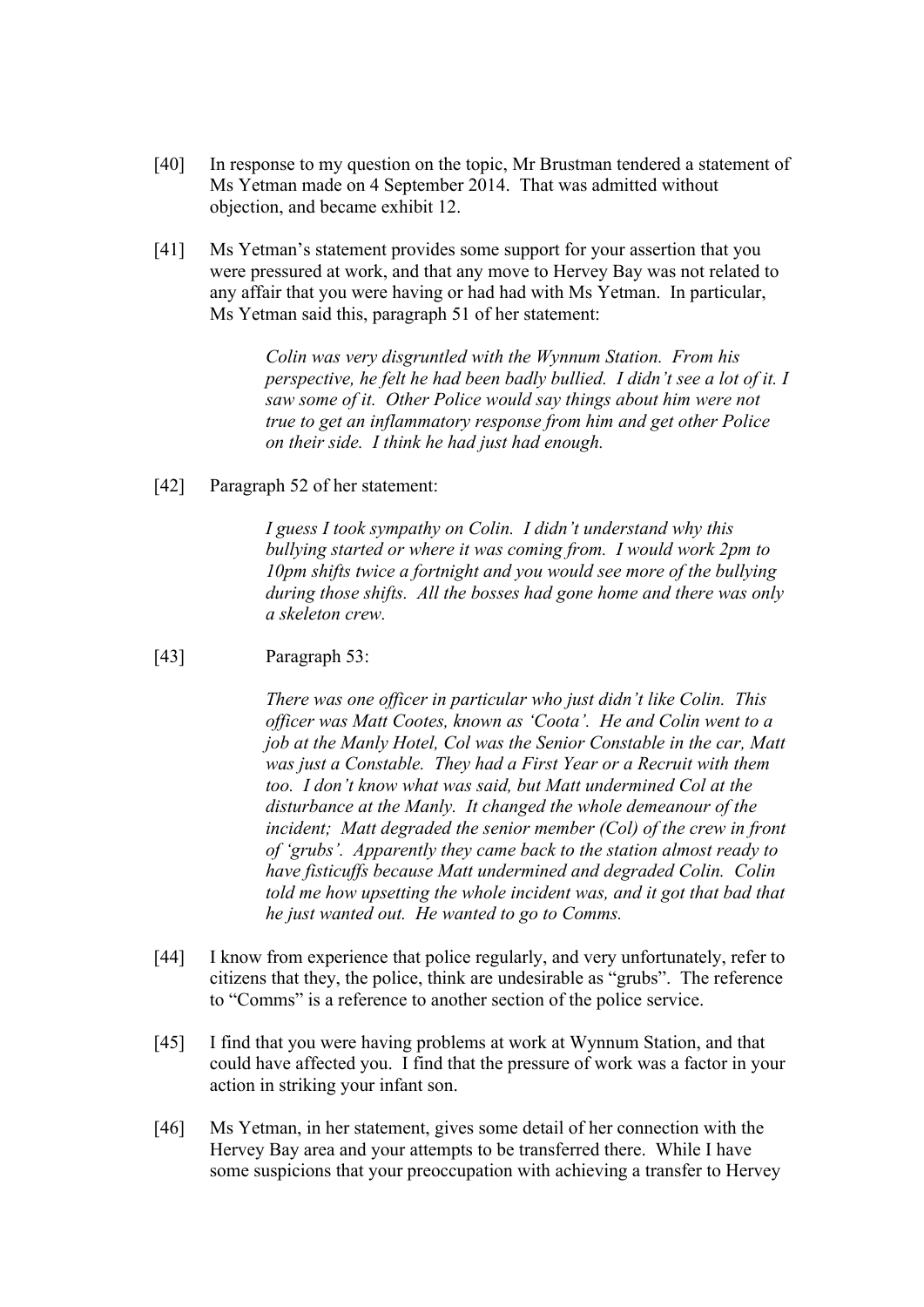Bay may have had something to do with your attraction to Ms Yetman, I do not find that as a factor on this sentence.

- [47] Ms Yetman's statement, though, is illuminating for other reasons. She said that she had a sexual relationship with you from about May 2013 to about January 2014, five or six months before the death of Kye.
- [48] As already observed, Ms Yetman is a client services officer. She worked with you at the Wynnum Police Station. In about March 2011 you began flirting with her. This further escalated to you sending her text messages, saying that you wanted to have sex with her. This escalated to what Ms Yetman described as kissing, touching and groping in the locker room at the Wynnum Police Station. She described those incidents as follows:

*These incidents in the locker room involved, kissing, touching and groping. He would put his hands in my pants. It would literally be a thirty to sixty second rush and then I would push him off me and say, 'get out of here'. These were quick flirtations because of where we were.* 

- [49] Over this time, you would exchange text messages with Ms Yetman. She says that on some occasions you would be at your home, watching pornographic material and masturbating, and ask her in the text, "What do you want me to watch? What do you want me to do?"
- [50] Ms Yetman fell pregnant to her husband, and her daughter was born in August 2012. She returned to work in May 2013. The pair of you then exchanged further messages, including messages from you to her, where you would say things like, "I want to fuck you. I want to please you." Sexual intercourse occurred for the first time after Ms Yetman returned from maternity leave. She says in her statement that sexual intercourse took place on the first occasion at the Fort Lytton National Park, apparently near a tree. The text messages continued, as did sexual intercourse.
- [51] Ms Yetman says that intercourse occurred on four or five occasions. Intercourse occurred at the Fort Lytton National Park, and on one occasion in the locker room of the Wynnum Police Station.
- [52] The affair seems to have petered out by January of 2014. After Kye's death, you had a conversation with Ms Yetman, in which you said to her:

*I'm going to have to tell Deb –*

a reference to Ms Chambers –

*…about the affair. It's going to come out. I'm going to have to tell her I was having an affair with you, and I was sleeping with my exgirlfriend. How's it going to look if she hears it all in court?*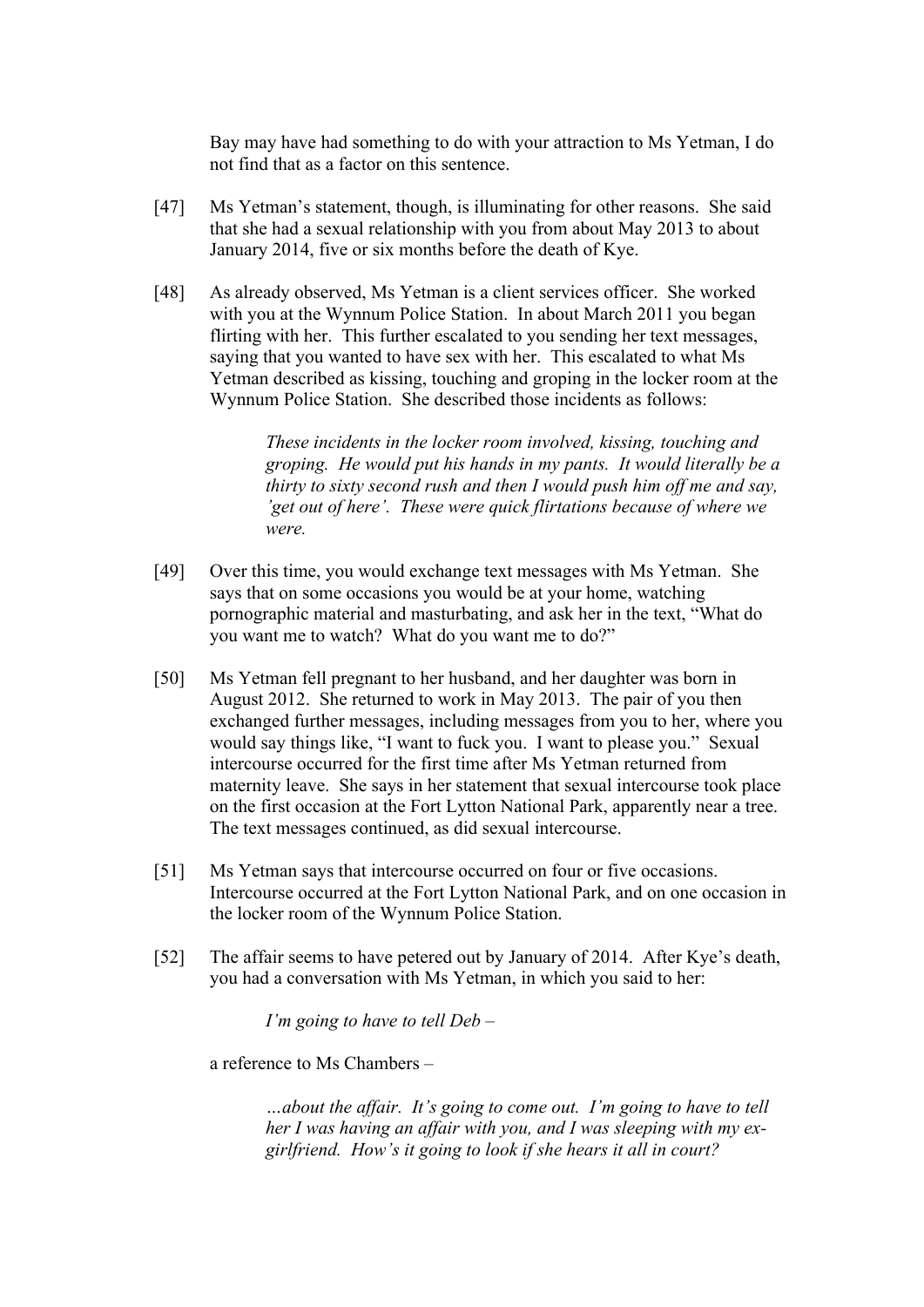- [53] So it appears that at least up until the end of 2013 you were having an affair with Ms Yetman, and at the same time or later you were having an affair with an ex-girlfriend of yours.
- [54] Of course, you are not charged with having extramarital sexual affairs, and that is obviously not a criminal offence. The fact that you were doing so is not an aggravating circumstance to the charge for which you are now convicted. However, it puts in some context, I think, the "intense frustration" that you said you were suffering at the time of Kye's death, even though the affair with Ms Yetman may have, by that point, ended. The affair evidences difficulties, at least from your point of view, in the relationship with Ms Chambers. Of course, associated with extramarital affairs is the threat of being found out and the associated consequences.
- [55] I think it is highly likely that these things would have been playing on your mind in the lead up to you striking Kye. It also gives another reason why you might have wished to leave Brisbane for Hervey Bay, to escape the affairs, perhaps. I make no final finding about that.
- [56] I turn now to your personal history. You were born on 5 May 1977. You were therefore 37 when you killed Kye, and you have just turned 41. You grew up and were educated in Toowoomba. You studied science, majoring in biology, when you left school, but then changed your biology major to one of physics. You graduated from your degree course, then completed a Diploma of Education and qualified as a high school teacher. You then taught at Toowoomba Grammar School, where you became a residential housemaster. You progressed well in your profession as a teacher.
- [57] You had a serious relationship, which then ended, and you left teaching and enrolled at the police academy. You were sworn in as a police officer and posted to Slacks Creek Police Station and then to Beenleigh. It was over this time that you met Ms Chambers. You were then transferred to Wynnum Station. Ms Chambers commenced a day care business. Your daughter was born. You and Ms Chambers were married. You continued to work at Wynnum Police Station, progressing to the rank of senior constable. As I have already said, it appears that you weren't happy at Wynnum Police Station and that there were certain pressures upon you.
- [58] Mr Brustman said that there were also events which occurred while you were at Wynnum Station which were upsetting. In 2013 you attended the scene of a drowning of a 12 year-old child, and later you performed a welfare check on a lady who later suicided in very gruesome circumstances. There is no medical evidence suggesting post-traumatic stress disorder. Mr Brustman submits, though, that those two incidents in particular affected you. Police are unfortunately often subjected to such things, and I accept that those two incidents in particular may have had some adverse impact upon you.
- [59] You have no prior convictions. You have been in custody since early 2016. You have spent your time in remand in solitary confinement because of the danger that you will be attacked by other inmates. There are two reasons why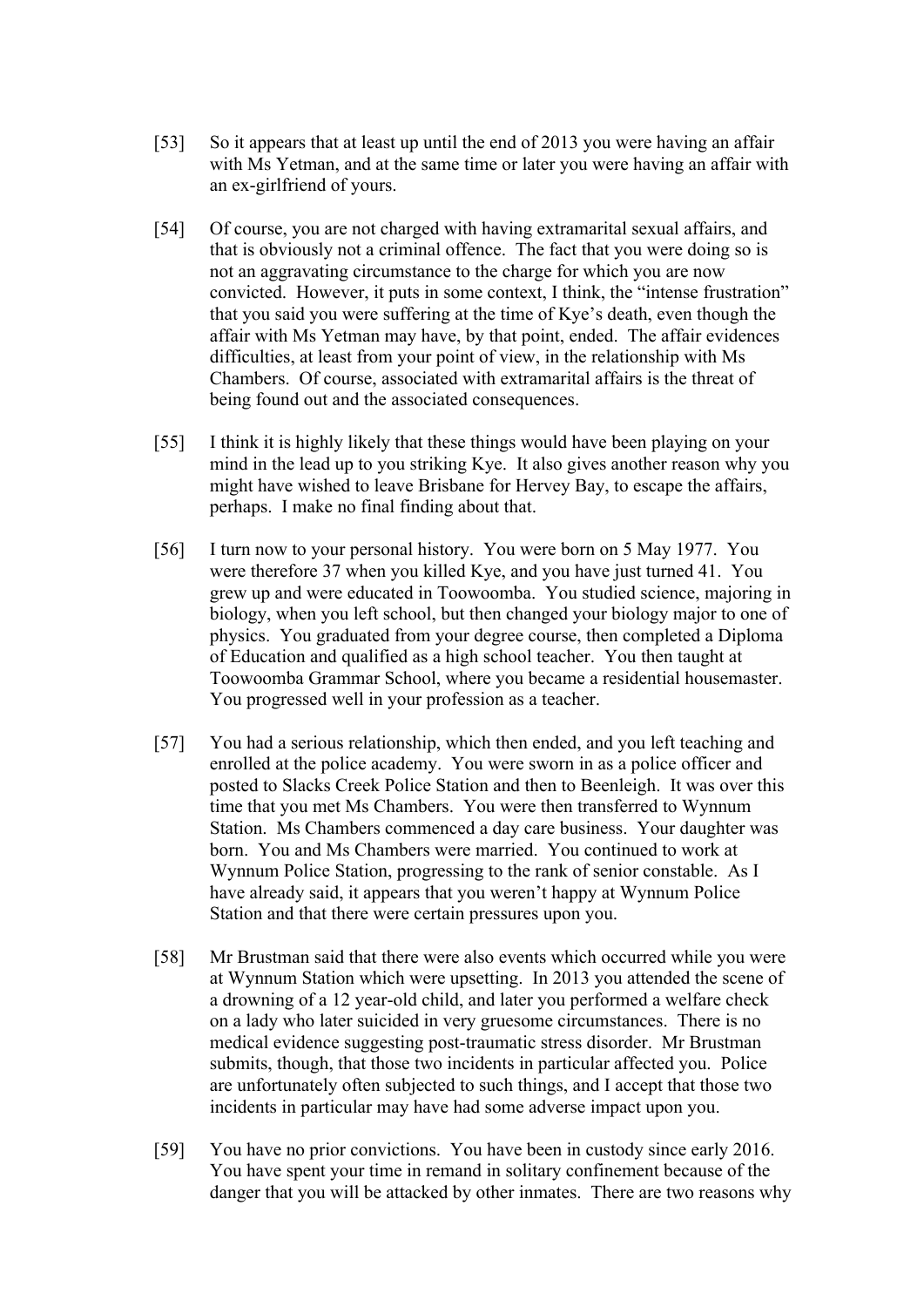you are a target. The first is that you are a police officer, and then second is that your offence is one against a child. It is well documented that both of these features are ones likely to attract violence from other prisoners.

[60] Of course, your management and welfare and protection whilst in custody is a matter for the Executive and not the Court – see *Crump v New South Wales* (2012) 247 CLR 1. However, it has long been recognised that where a prisoner will, through some personal circumstance, find serving their sentence more onerous, that fact may be taken into account in sentencing. This was recognised at least as long ago in Queensland as *R v Todd* [1976] Qd R 21, which was a case concerning a blind prisoner. Here, the issue is that solitary confinement is a more onerous existence than in the mainstream prison. Mr Brustman referred me to *York v The Queen* (2005) 225 CLR 466 and, in particular, to *R v Rogers* (1996) 86 A Crim R 542, where Gleeson CJ– then the Chief Justice of New South Wales – said this:

> *When it is known that an offender being sentenced will serve the whole or a large part of his or her sentence on protection, a lesser sentence is sometimes imposed on that account alone.*

- [61] That quote comes from page 547 of the report.
- [62] I have taken into account in your favour the fact that you will serve your time in protection in the form of solitary confinement, and that will be onerous upon you.
- [63] Mr Brustman has submitted that a positive feature in your favour is that you have been a good father to your daughter. If that is meant to mean that you have cared for her and nurtured her in a good and fatherly way until you were taken into custody, then I accept that and take that into account in your favour. That is borne out in the agreed statement of facts.
- [64] However, there must obviously be two very significant qualifications to your claim to be a good father to your daughter. Firstly, you were unfaithful to her mother in relation to two other women. That always had the risk of destabilising the family unit in which she was growing up. Secondly, of course, you killed her brother. At some stage, of course, your daughter will come to realise that you were unfaithful to her mother and killed her brother, and that may make any future relationship that you have with her difficult. You future contact with your daughter and the terms of that contact are, of course, not matters for me.
- [65] Mr Brustman submitted that you were genuinely remorseful. In this context, remorseful means genuinely accepting guilt and being sorry for the hurt that has been caused. Mr Brustman pointed to two things in support of his submission that you are genuinely remorseful.
- [66] Firstly, Mr Brustman said that you did plead guilty. That is obviously correct, but Mr Brustman's submission that a plea of guilty is necessarily a sign of genuine remorse is incorrect. Under the ethical rules which presently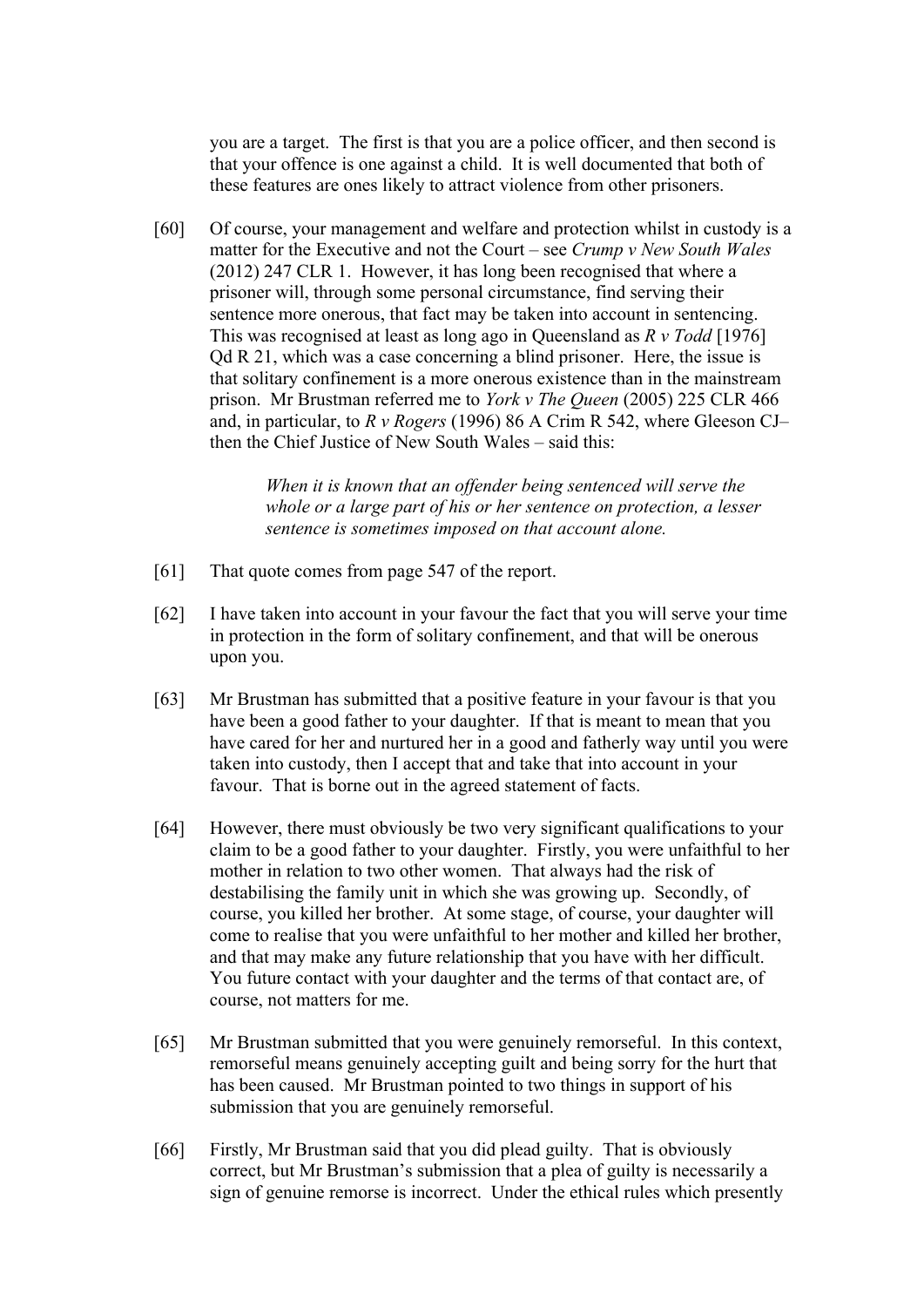apply to legal practitioners, it is perfectly proper for a lawyer to be complicit in the entry of a plea of guilty where the accused, in fact, does not accept his guilt at all, but makes a tactical decision to plead guilty.

[67] Here, the plea was very late. Mr Brustman said of the plea:

*We say it's neither early nor late, but not untimely.*

- [68] Whatever that submission may have been intended to mean, when pressed, Mr Brustman accepted that there had been no indication made on your behalf to the Crown of an intention to plead guilty to manslaughter until the week before the trial was to commence. Mr Brustman accepted that the Crown had an arguable case of murder. If there was to be a negotiated outcome where you pleaded guilty to manslaughter and not murder, then it was clearly necessary for an approach to be made by your legal representatives to the Crown. As I have already observed, that approach was made sometime during the week before the proposed commencement date of the trial. The only proper description of the plea is that it was very late.
- [69] Further, the plea was offered in circumstances where manslaughter appears to be the best result that you could have hoped for on a trial. When one has regard to the shocking injuries sustained to Kye's organs, the medical opinion that those injuries were caused by blunt force trauma to Kye's stomach, and the fact that you were the only person present in the house with Kye when the injuries were suffered, a conclusion by the jury that you had applied force to Kye was, in my view, all but inevitable. Equally inevitable from that point would be that the jury would convict you of unlawfully killing Kye.
- [70] It is for the Executive, through the Office of the Director of Public Prosecutions, to the decide whether to proceed against you on a charge of murder. It is not a matter for the Court. Mr McCarthy was therefore under no obligation to offer an explanation as to why the offer of a plea of guilty to manslaughter was accepted. He did, though, offer an explanation, which leads me to believe that the decision of the Director was a reasoned and responsible one. That, though, does not change the fact that the case against you for the manslaughter of Kye was very, very strong.
- [71] As I have already observed, the offer of a plea to manslaughter came against a background of you previously consistently maintaining that the abdominal injuries suffered by Kye had occurred as a result of the application of CPR.
- [72] Mr Brustman, in a detailed submission, offered not one single reason or explanation whatsoever as to why, after denying criminal involvement in Kye's death, you would, a week before trial, change your position and offer a plea except that there had been some discussion which had culminated in the agreed statement of facts, which is exhibit 5. I have assumed that the agreed statement of facts is what Mr Brustman referred to in argument as:

*…the synthesis which was put before you.*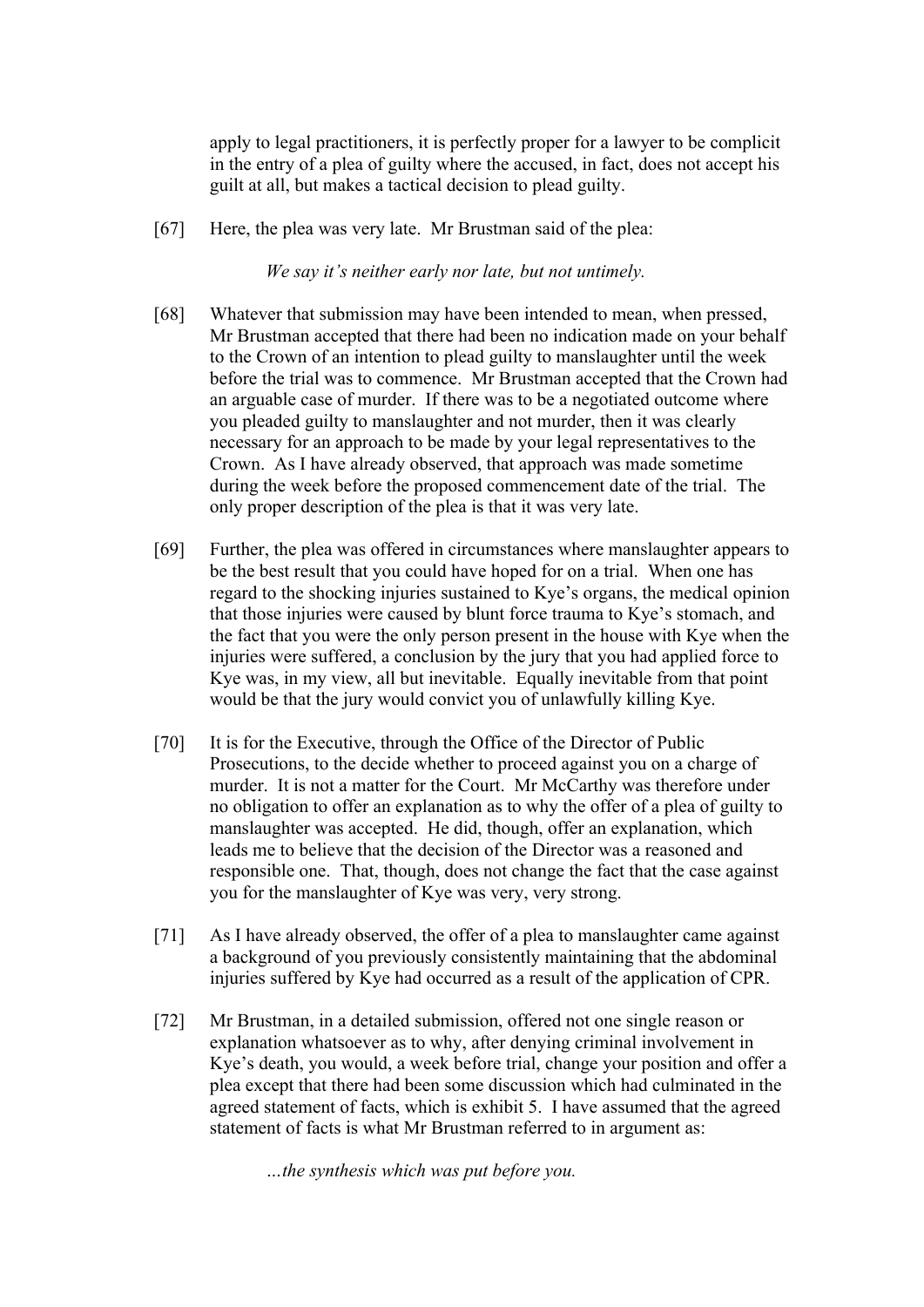Which, of course, is a reference to being put before me.

- [73] I draw the inference that your motivation to plead guilty to manslaughter is the same motivation which led you to lie to Ms Chambers and then to the triple O operator (by omission) minutes after you had fatally punched Kye. The motivation is self-preservation. Facing a murder trial with a prospect of conviction at least of manslaughter were very high, and where you had already served a substantial term in prison, you have opted to avoid the risk of a sentence of life imprisonment.
- [74] Your conduct in lying about the cause of Kye's injuries for almost four years leads me to the conclusion that the plea of guilty does not reflect genuine remorse.
- [75] The second matter to which Mr Brustman points in support of his submission that you are genuinely remorseful is the triple O call. I have previously referred to the triple O call. Mr Brustman submits that during the triple O call, you are heard to be distressed, and that, Mr Brustman submits, is indicative of remorse. However, it is also indicative of fear upon the realisation of the consequences of your actions. And by consequences, I mean not only consequences to Kye, but consequences to you. As I already observed, you did not tell the triple O operator that you had punched Kye. You were more concerned to avoid consequences to yourself through the legal process than you were to avoid the health consequences to Kye by ensuring that he received proper treatment based on proper information.
- [76] Your plea of guilty is late, and I do not find that you are genuinely remorseful. Your actions since you struck Kye are all consistent with selfpreservation as motivation.
- [77] Ms Chambers made a victim impact statement, which was read in open court by Mr McCarthy. The victim impact statement is exhibit 10. In her victim impact statement, Ms Chambers explains the impact on her of losing her infant son. Her statements are reasonable and, of course, completely understandable, and I accept them. She also speaks of managing hers and her daughter's well-being. That is obviously difficult for Ms Chambers, and the full effect upon your daughter of your act in killing her brother is unknown but is likely to be significant. Ms Chambers, in her victim impact statement, said this:

*Last week,* [our daughter] *and I lit candles for Kye and celebrated a quiet moment for what would have been Kye's fourth birthday. The pain is just as unbearable today as it was the day I said goodbye to him.*

[78] There is no doubt that the death of Kye in these circumstances in particular will be a most significant adverse event in the lives of Ms Chambers and your daughter.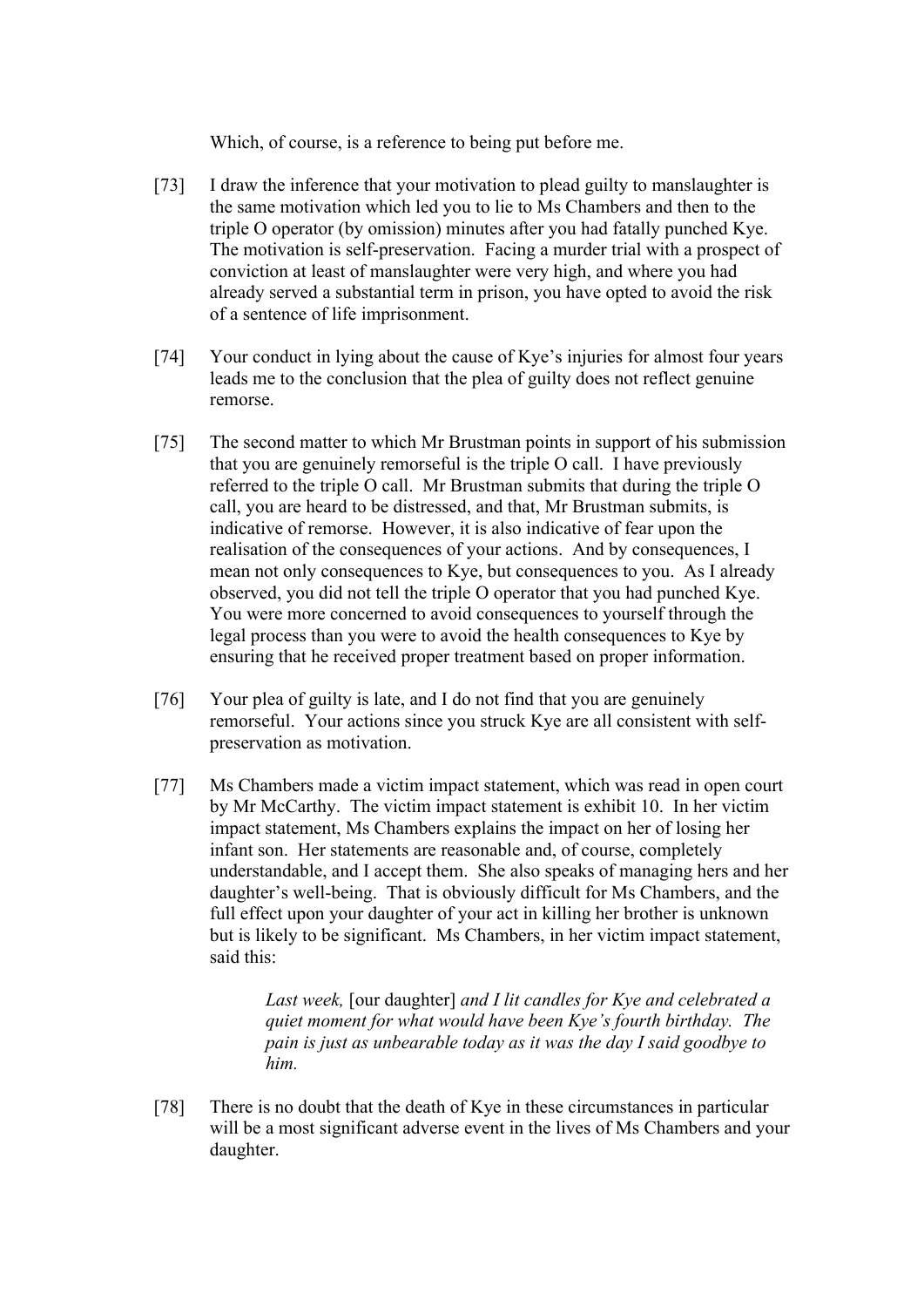- [79] Ms Chambers, in the victim impact statement, says that after Kye's death, you lied about the circumstances of Kye's injuries. For the reasons already explained, this impacts upon my assessment of your remorse or lack thereof. Ms Chambers also says that you treated her badly in relation to the winding up of the financial affairs of the marriage and in respect of the custody of Kye's ashes. She is clearly suffering from the breakdown of the family unit generally. While her statements about that aspect are understandable, they are not relevant to the charge of which you have been convicted, and I do not have regard to them on the question of sentence.
- [80] It is necessary now to refer to various statutory provisions relevant to the imposition of sentence. Section 9 of the *Penalties and Sentences Act* 1992 (Qld) stipulates the governing principles which apply in Queensland upon the imposition of sentence. Section 9(1) sets out the purposes for which sentences may be imposed. I have had regard to those purposes.
- [81] Section 9(2) then stipulates particular matters to which a Court must have regard when sentencing an offender. I have had regard to section 9(2). The remaining subsections of section 9 are a collection of provisions which add to or modify the operation of section 9(1). Of some potential importance here is section 9(10A). That is in these terms:

*In determining the appropriate sentence for an offender convicted of a domestic violence offence, the Court must treat the fact that it is a domestic violence offence as an aggravating factor unless the Court considers it is not reasonable because of the exceptional circumstances of the case.*

[82] There is then a legislative note in these terms:

*Examples of exceptional circumstances: 1 the victim of the offence has previously committed an act of serious domestic violence or several acts of domestic violence against the offender; 2 the offence is manslaughter under the Criminal Code, section 304B.*

- [83] That subsection was introduced by amendment via the *Criminal Law (Domestic Violence) Amendment Act 2016* (Qld). The subsection had operation from 5 May 2016. Consequently, the amendment came into force after the commission of the present offence.
- [84] While the amending legislation did contain some transitional provisions, those provisions did not expressly make section 9(10A) retrospective in operation. However, in *R v Hutchinson* [2018] QCA 29, the Court of Appeal held that section 9(10A) applied to all sentencing from the time of commencement of the section, regardless of when the offence occurred; see in particular paragraph 43 of the judgment of Mullins J, with whom Fraser and Morrison JJA both agreed. It can be seen that section 9(10A) applies to a domestic violence. The present offence is a domestic violence offence as defined. It can also be seen that section 9(10A) does not apply in exceptional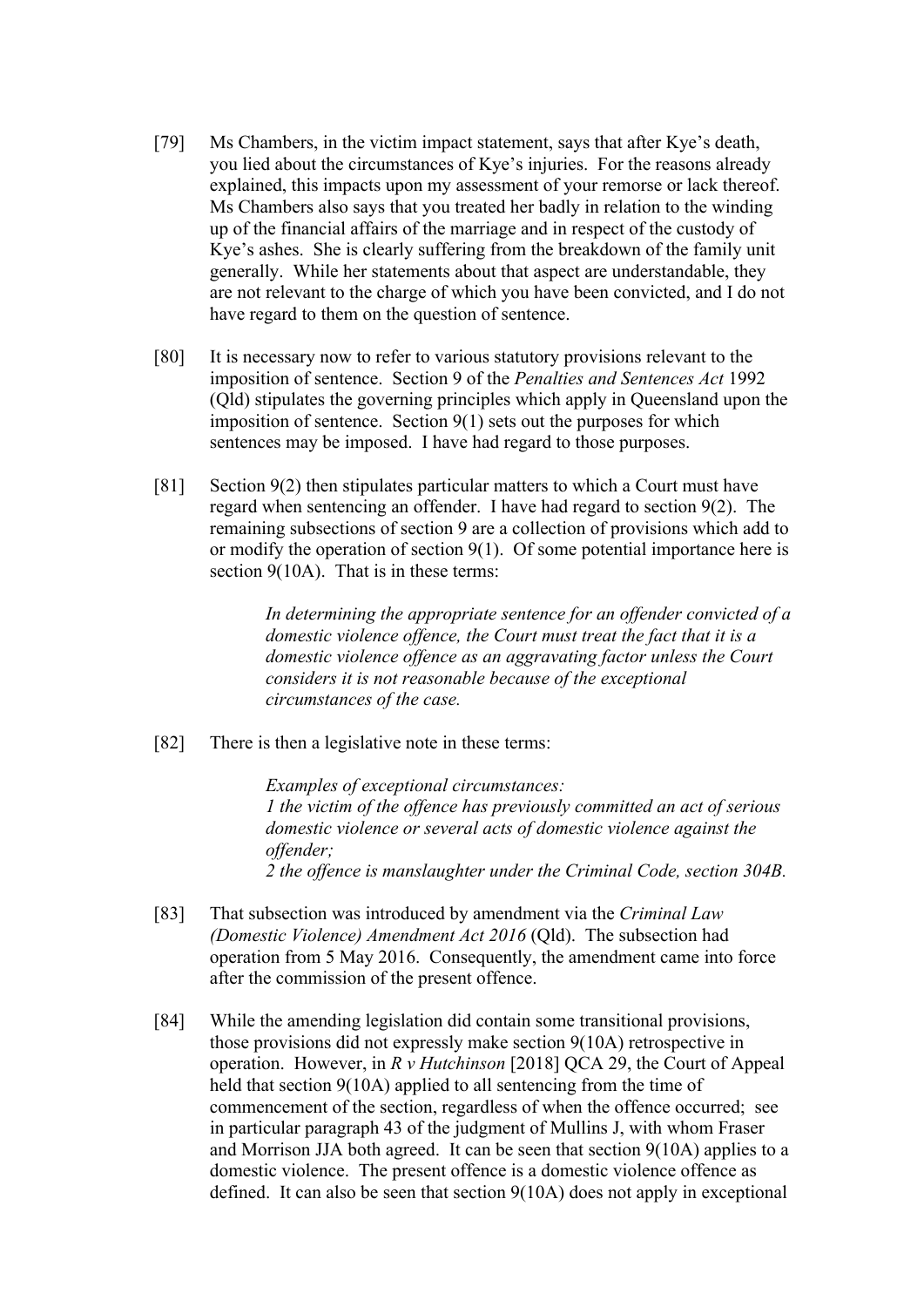circumstances if the Court considers treating the domestic relationship as an aggravating factor would be unreasonable. The note to the subsection gives an example of exceptional circumstances as when:

## *The offence* [being considered] *is manslaughter.*

- [85] In some respects, that is curious. There are no reasons given in either the explanatory memorandum to the amending bill or in the second reading speech of the Honourable the Attorney-General and Minister for Justice and Minister for Training and Skills of the note or its significance.
- [86] I cannot see here that it is unreasonable to treat the present offence as a domestic violence offence, and I treat that fact as an aggravating factor.
- [87] However, that may not have any real and practical impact here. Section 9(2) provides that in sentencing an offender, the Court takes into account the nature of the offence and how serious the offence was. The last of a long list of considerations prescribed by section 9(2) is:

## *Any other relevant circumstance.*

- [88] In many ways, section 9 statutorily embodies well-established sentencing principles. The sentencing Court taking into account the nature of the offence and how serious the offence was has always been a fundamental consideration in sentencing. Encompassed within the nature of the offence and how serious the offence was is an actual consideration of your relationship with Kye. You were his father. You were in a position where you ought to have been protecting him and nurturing him. The offence occurred in breach of that trust which arose from the domestic relationship between you and him. All those matters are relevant independently of section 9(10A).
- [89] Section 13 of the *Penalties and Sentences Act* provides that the Court must take a plea of guilty into account, and, having taken the plea of guilty into account, there is then a discretion to reduce the sentence, having regard to the plea. By section 13(3), the Court must state that it has taken the plea into account, and by section 13(4), if there is no reduction of the sentence as a result of the plea, then the Court must state reasons for that course having been taken.
- [90] In *R v Maxfield* [2002] 1 Qd R 417, Davies JA and Fryberg J, who formed the majority in the Court of Appeal, explained that section 13 does not require a sentencing Court to reduce the sentence upon a plea of guilty but does require the existence of reasons for failing to reduce the sentence for the plea. In *R v Corrigan* [1994] 2 Qd R 415, which was followed in *Maxfield*, the Court of Appeal determined that the making of a recommendation for eligibility for parole at a time earlier than the statutorily-provided halfway mark constituted a reduction of sentence for the purposes of section 13 of the *Penalties and Sentences Act*. This is often, of course, how any reduction is achieved.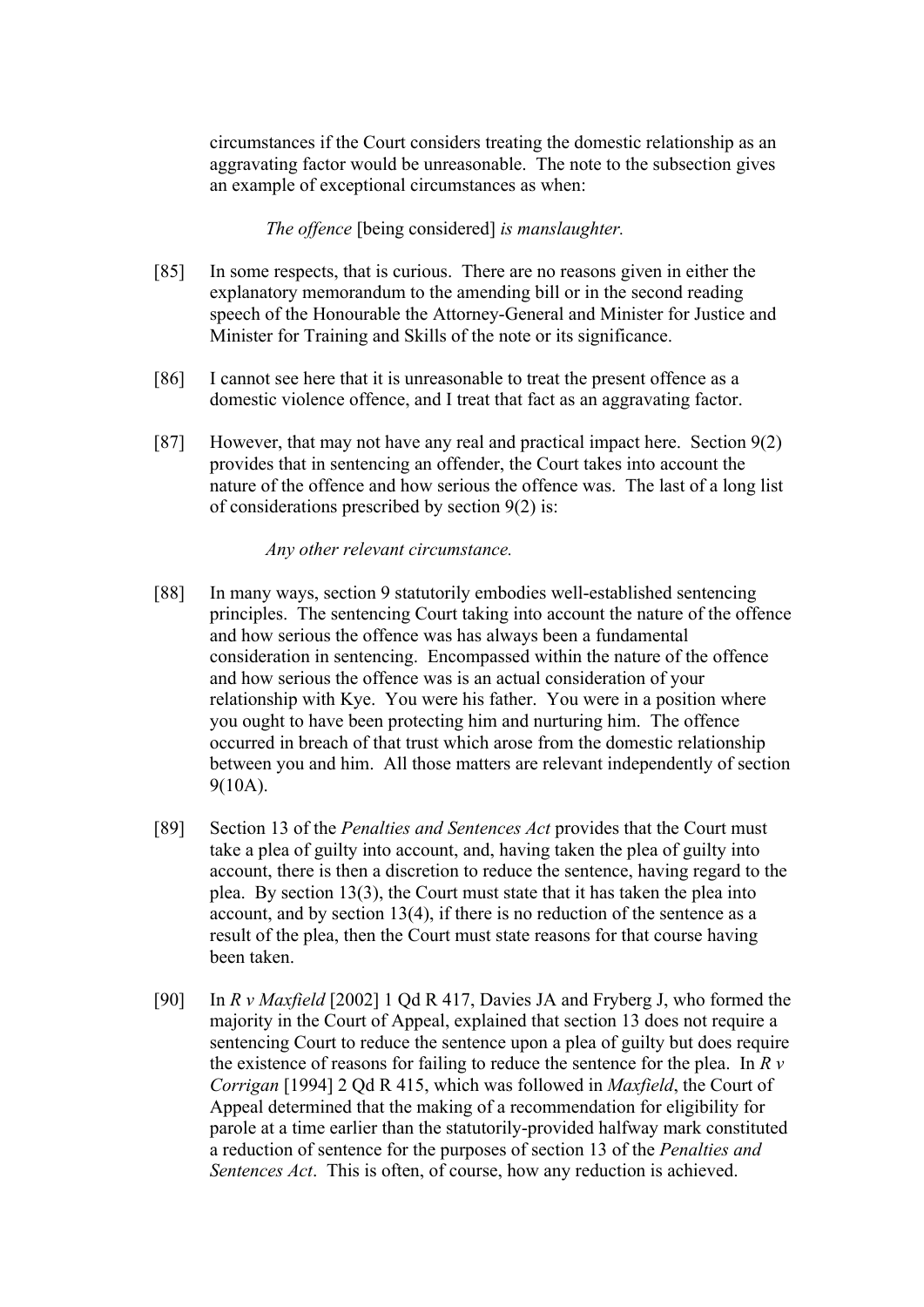- [91] The offence of manslaughter is an offence which may be the subject of a serious violent offence declaration. By section 161B of the *Penalties and Sentences Act*, if the sentence exceeds 10 years imprisonment then the making of a serious violent offence declaration is mandatory, the consequences of which is that you serve 80 per cent of the sentence before being eligible for release on parole. If the sentence is five years or more but less than 10, then the making of a serious violent offence declaration is discretionary. Again, if a serious violent offence declaration is made, then you would serve 80 per cent of the sentence before being eligible for release on parole.
- [92] A consequence of the mandatory requirement of a serious violent offence declaration being made if the sentence is 10 years or more is that any reduction of the sentence to reflect a plea of guilty cannot be achieved by making a recommendation for early release on parole. Any reduction must be from the head sentence. The complications which can be caused by the mandatory imposition of a serious violent offence declaration were explored in detail by Applegarth J sitting in the Court of Appeal in *R v Carlisle* [2017] QCA 258.
- [93] Because the imposition of a serious violent offence declaration is mandatory where the sentence is 10 years or more, there can be somewhat of a distortion of the sentencing process. As already observed, if an offence attracts a sentence of more than 10 years, then allowance for mitigating circumstances such as a plea must be made by way of reduction of the head sentence. If the head sentence is reduced in order to reflect the plea, then the resultant sentence may be less than 10 years, bringing it into the territory where the imposition of a serious violent offence declaration is discretionary. Whether an offender falls just above or just below the 10-year boundary can have an enormous difference in time actually served.
- [94] Section 160C of the *Penalties and Sentences Act* gives a discretion to the sentencing Court to set the date upon which a prisoner is eligible for parole. By section 184 of the *Corrective Services Act* 2006 (Qld), in the absence of any order made under section 160C of the *Penalties and Sentences Act*, your parole eligibility date will be the day after you have served one-half of the period of the imprisonment imposed.
- [95] It is well established that the discretion vested in the court by section 160C of the *Penalties and Sentences Act* includes the authority to set a parole date beyond the halfway mark of the sentence.
- [96] It has now been said in a number of decisions of the Court of Appeal that before a sentencing Judge makes a recommendation for release on parole beyond the halfway point of a sentence, the Judge must place the prisoner or counsel for the prisoner, as the case may be, on notice of the Judge's intention to consider taking such a course. In this respect, see cases such as *R v Kitson* [2008] QCA 86 and, more recently, *R v Latemore* [2016] QCA 110.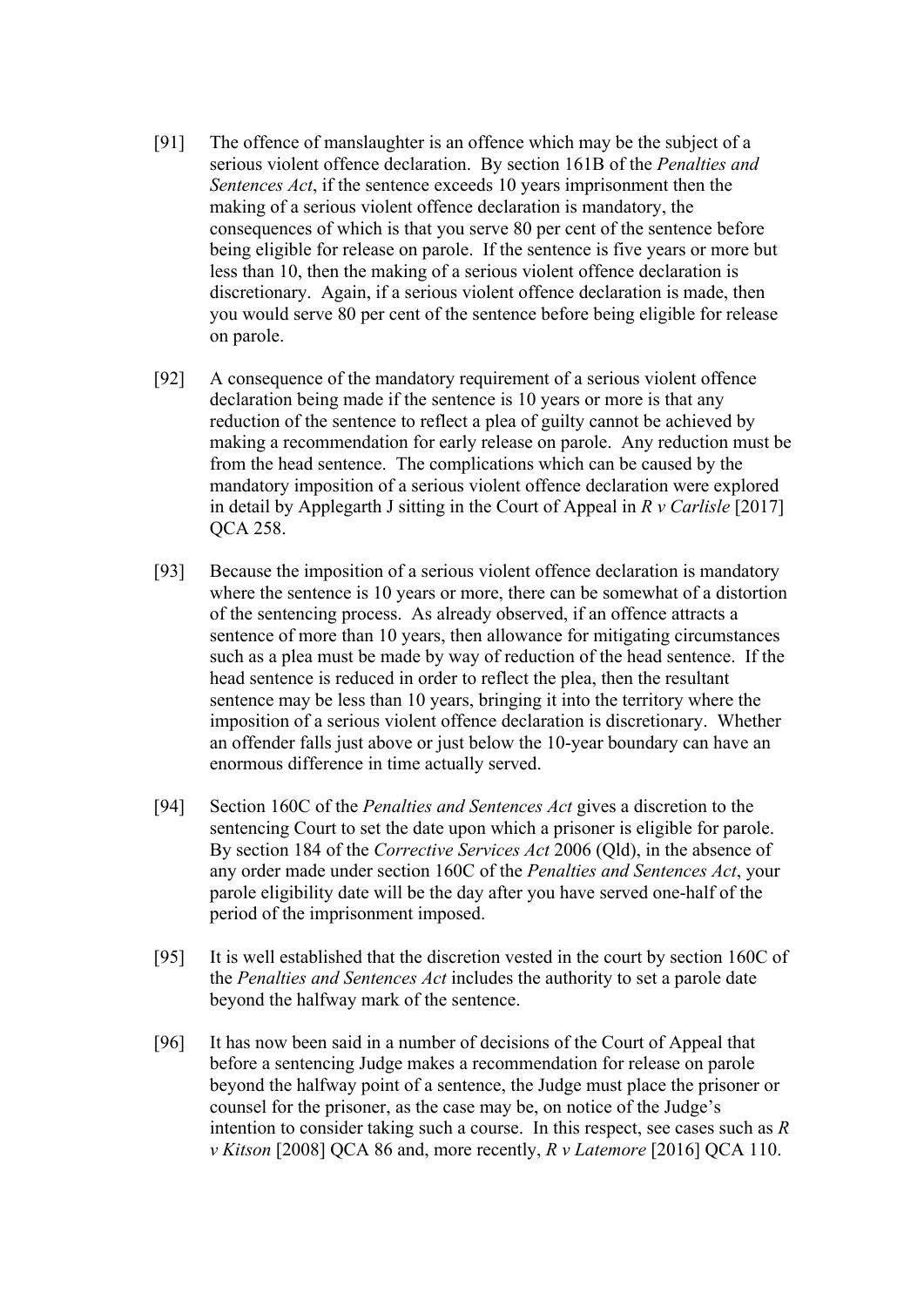- [97] During the course of hearing sentencing submissions, I put to Mr Brustman there were three questions that needed to be addressed by him in relation to your time for release:
	- (1) Should there be early release?
	- (2) Should there be a serious violent offence declaration?
	- (3) Should there be a delay in the release on parole beyond half distance?
- [98] Mr Brustman then made submissions, the effect or which was that there ought to be a recommendation for release on parole before you have served less than half of the sentence. He submitted release at one-third.
- [99] A number of cases in the Court of Appeal concern the considerations relevant to the discretionary making of a serious violent offence declaration. These cases included *R v Bojovic* [2000] 2 Qd R 183, *R v Everleigh* [2003] 1 Qd R 398, and *R v McDougall & Collas* [2007] 2 Qd R 87. I have had regard to those cases, but, for reasons which will become apparent, I need not discuss the principles here. In McDougall & Collas the Court of Appeal held that there must be "good reason" for the making of a parole eligibility date beyond the half distance of the sentence. The Court of Appeal said this at paragraph 20:

*The considerations which may lead a sentencing judge to conclude that there is good reason to make a recommendation apt to bring forward the offender's eligibility for parole will usually be concerned with the offender's personal circumstances which provide an encouraging view of the offender's prospects of rehabilitation, as well as due recognition of the offender's cooperation with the administration of justice.*

[100] And at paragraph 21:

*The considerations which may lead a sentencing judge to conclude that there is good reason to postpone the date of eligibility for parole will usually be concerned with circumstances which aggravate the offence in a way which suggests that the protection of the public or adequate punishment requires a longer period in actual custody before eligibility for parole than would otherwise be required by the Act having regard to the term of imprisonment imposed. In that way, the exercise of the discretion will usually reflect an appreciation by the sentencing judge that the offence is a more than usually serious, or violent, example of the offence in question and so outside "the norm" for that type of offence.*

[101] As already observed, it can be seen that in *McDougall & Collas* it was said that there must be good reason to delay parole eligibility. *McDougall & Collas* was considered in *R v Assurson* (2007) 174 A Crim R 78. That was a case where the offender had been convicted of trafficking in dangerous drugs.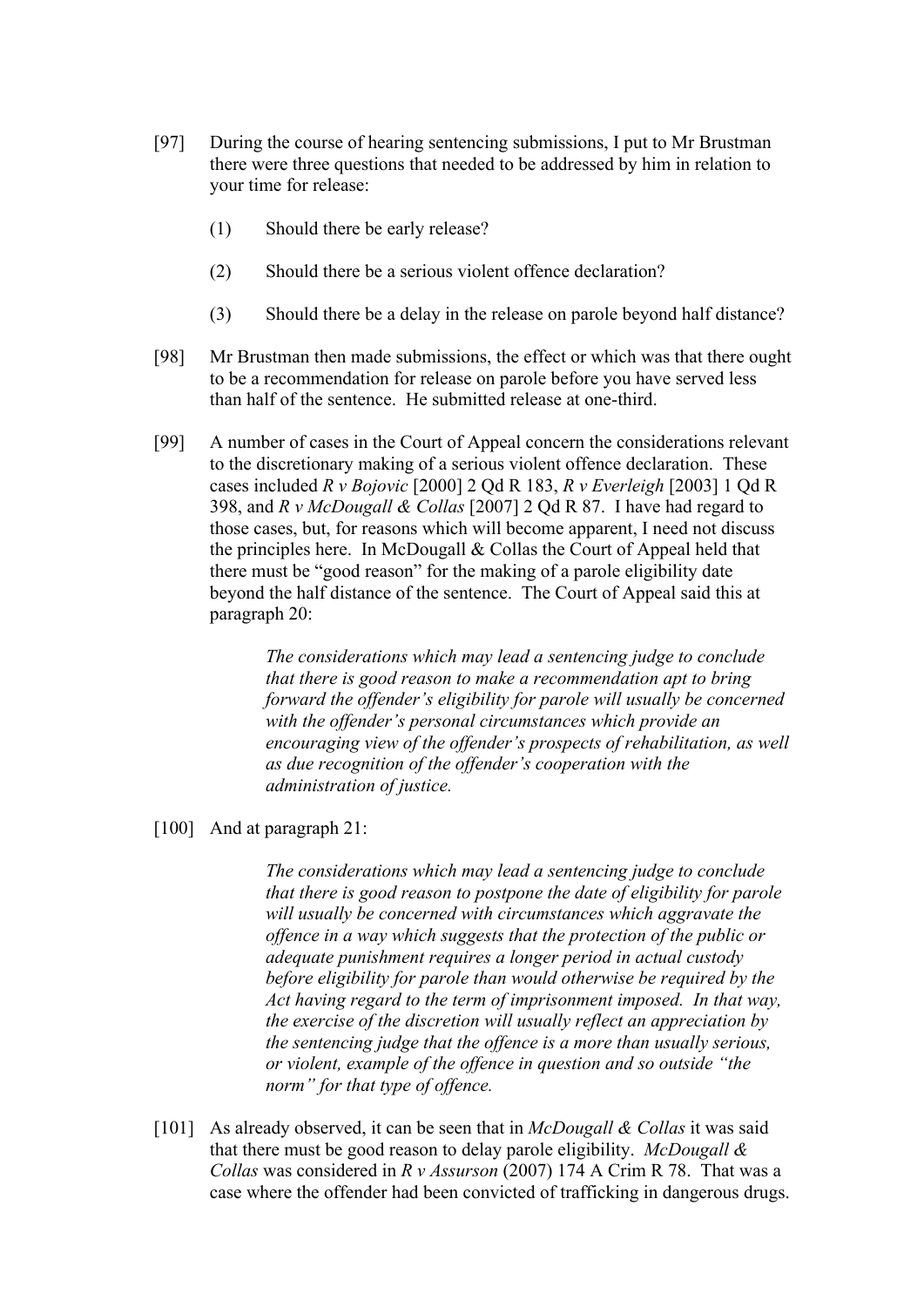There was a late plea. Without the plea of guilty, the sentence would have been between 12 and 13 years' imprisonment. The plea of guilty brought the sentence to nine years, and the sentencing Judge made a serious violent offence declaration. That aspect of the sentence was appealed successfully.

[102] The Court of Appeal allowed the appeal and removed the serious violent offence declaration, but made a parole release recommendation, being a date five and a-half years into the nine years sentence. That is beyond half distance. Justice of Appeal Williams, after setting aside the serious violent offence declaration and leaving a sentence of nine years, said this at paragraph 22:

> *If no further order was made, the applicant would be eligible for parole after serving half the sentence, that is after serving four and ahalf years … As the sentencing judge pointed out, that represents too big a reduction for mitigation based on a relatively late plea of guilty. This Court in* McDougall & Collas *pointed out that a sentencing court could, for good reason, exercise the power conferred by legislation postponing eligibility for parole beyond the halfway point … The "good reason" for postponing the parole eligibility date is established by the extent of trafficking, the fact that more than one Schedule 1 drug was involved, the fact that the applicant was prepared to resort to violence to recover payment for drugs supplied, and the fact that he re-offended whilst on bail.*

- [103] Of course, the factors which led the Court of Appeal to delay parole in Assurson's case – a drug case – are irrelevant here.
- [104] However, I take from *Assurson* that "good reason", as referred to in *McDougall & Collas*, includes where the delay of parole eligibility is necessary in order to achieve a just sentence in all the circumstances, having regard not only to the head sentence, but time actually to be served in custody. *Assurson* demonstrates that in the right case it is appropriate recognise the plea of guilty in a reduction of the head sentence, but then, in order to achieve the purposes prescribed by section 9(1) of the *Penalties and Sentences Act*, the parole eligibility date can be postponed, thereby setting an appropriate sentence in all the circumstances.
- [105] Before turning to the comparatives, I should note the respective positions adopted by the Crown Prosecutor and your barrister, Mr Brustman, on the sentence.
- [106] Mr McCarthy, for the Crown, stated that he did not seek the imposition of a serious violent offence declaration. As to the fixing of a parole date, Mr McCarthy, during his submissions to me, said this:

*I've provided your Honour with the authority of R v Assurson (2007) 174 A Crim R 78 and more specifically invited your Honour to consider the judgment of his Honour Justice Williams from paragraphs 13 to 22, as supported by his Honour Justice Keane, as he*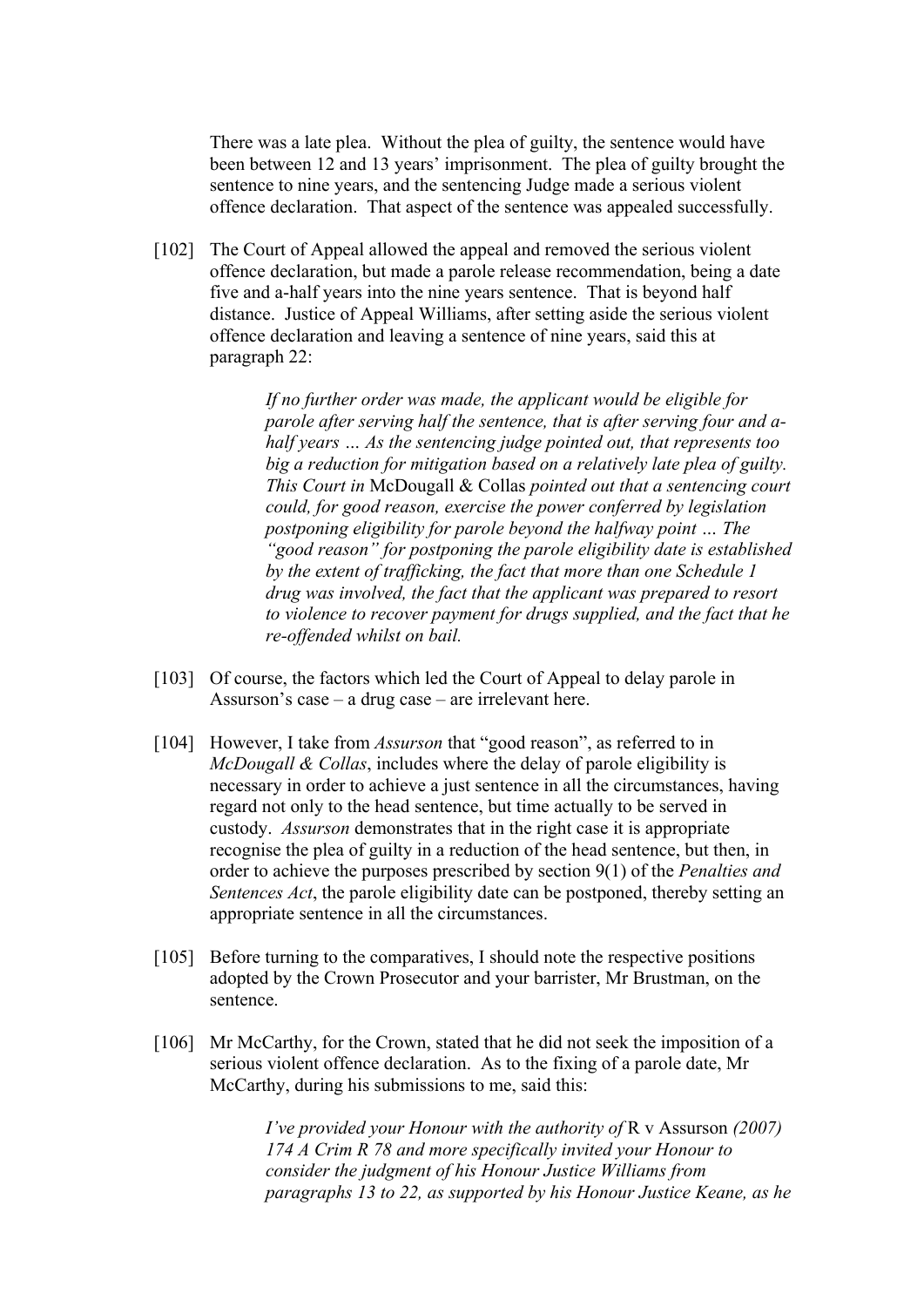*then was, at paragraph 27. It merely reflects the process in which there may be postponement of release in circumstances which do not necessarily require the declaration for a serious violent offence.*

[107] I then said to Mr McCarthy:

*There are a number of cases, aren't there, which say that both the jurisdiction to delay a parole recommendation and also the declaration of a serious violent offence is just – are just weapons in the armoury of – whereby one arrives at a just sentence?*

[108] Mr McCarthy responded affirmatively. I took that exchange to mean that Mr McCarthy submitted that I ought give consideration to delaying eligibility for parole beyond the halfway mark of the sentence. During the course of Mr Brustman's submissions, I said to Mr Brustman:

> *So Mr McCarthy, as I understand his submission, says that in all of the circumstances of this case, not only would you not get the benefit of an early release at a-third, but there will be a consideration to delaying the release beyond the half-distance mark.*

[109] I asked Mr McCarthy to confirm that was position, and Mr McCarthy said this:

> *Your Honour, and so it's to be fairly placed, Ms Strbak got a sentence of nine years to do four, which wasn't past the halfway, and my primary submission is it warrants some postponement of what eligibility would be for release.*

[110] I then said to Mr McCarthy:

*But where's your starting point: half-distance, which is statutory, or a-third, which is the horribly designated rule of thumb?*

[111] Mr McCarthy said this:

*Certainly that it warrants more than one-third in this case because of the circumstances of the late plea and some postponement. I don't – I wasn't necessarily working from the fixed statutory mark of halfway, but I am not suggesting that the postponement couldn't be past halfway, if I can answer it that way. There's such a broad discretion for your Honour in those circumstances, but this is not a case in which there has been an early plea given, and if there were any rule of thumb –*

and Mr McCarthy went on to say other things that are not directly relevant. The reference by Mr McCarthy to Strbak is a reference to one of the comparatives to which I will refer shortly.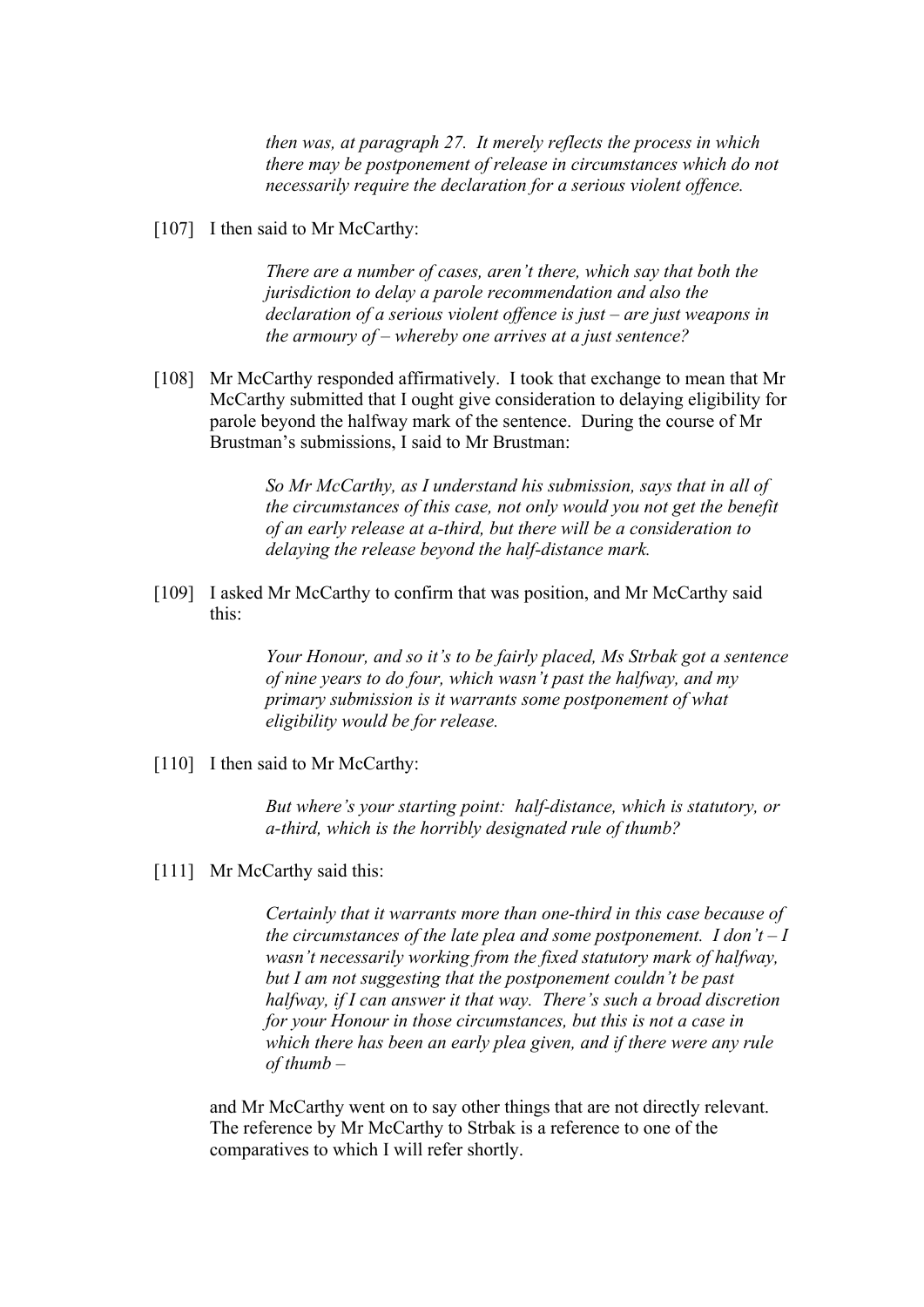[112] While Mr McCarthy has not positively submitted that a recommended release date should be set later than the halfway mark of the sentence, his submission is perfectly consistent with what Fraser JA said in *R v Amato* [2013] QCA 158, where his Honour, at paragraphs 19 and 20, while recognising the practice of recommending release on parole after serving one-third of the sentence, restated the proposition that the discretion to fix a parole eligibility date under section 160C was effectively unfettered, and his Honour then concluded:

> *That being so, and since the significance for the just sentence of a plea of guilty varies according to the particular circumstances of each case, there can be no rule of thumb or arithmetical approach.*

- [113] Mr McCarthy's position, therefore, seemed to be that any recommendation for release on parole ought to be beyond the one-third mark of the sentence, and postponing release beyond the halfway point is an option that is open.
- [114] Mr McCarthy helpfully referred me to a number of comparative cases but did not submit a particular sentence or range. It is apparently the position of the Director of Public Prosecutions to avoid stipulating a range, at least in some cases, despite the amendment to section 15 of the *Penalties and Sentences Act*, which effectively reversed the effect of the High Court's decision in *Barbaro and Zirilli v The Queen* (2014) 253 CLR 58, which judgment prohibited submissions suggesting a range.
- [115] Mr Brustman's submissions were to the effect that the sentence should be between eight and nine years, with a recommendation for release on parole after serving one-third or some time shortly thereafter. He submitted that a serious violent offence declaration ought not be made. Although not making specific submissions on the possible course of postponing parole beyond the halfway mark, such a course was contrary to other submissions made by Mr Brustman, so I understood that course was opposed by him.
- [116] Turning to the comparative sentences, Mr Brustman relied heavily on a couple of comparative sentences in order to support his submissions on sentence. This raises, of course, the significance of comparative sentences in the sentencing process. The High Court, in *Barbaro*, considered whether there was a denial of natural justice when a sentencing judge refused to hear submissions as to the available range of sentences. Citing *Hili v The Queen* (2010) 242 CLR 520, French CJ and Hayne, Kiefel, as her Honour then was, and Bell JJ, said this:

*…sentencing judges must have regard to what has been done in other cases. Those other cases may well establish a range of sentences which have been imposed. But that history does not establish that the sentences which have been imposed mark the outer bounds of the permissible discretion. The history stands as a yardstick against which to examine a proposed sentence. What is important is the unifying principles which those sentences both reveal and reflect.*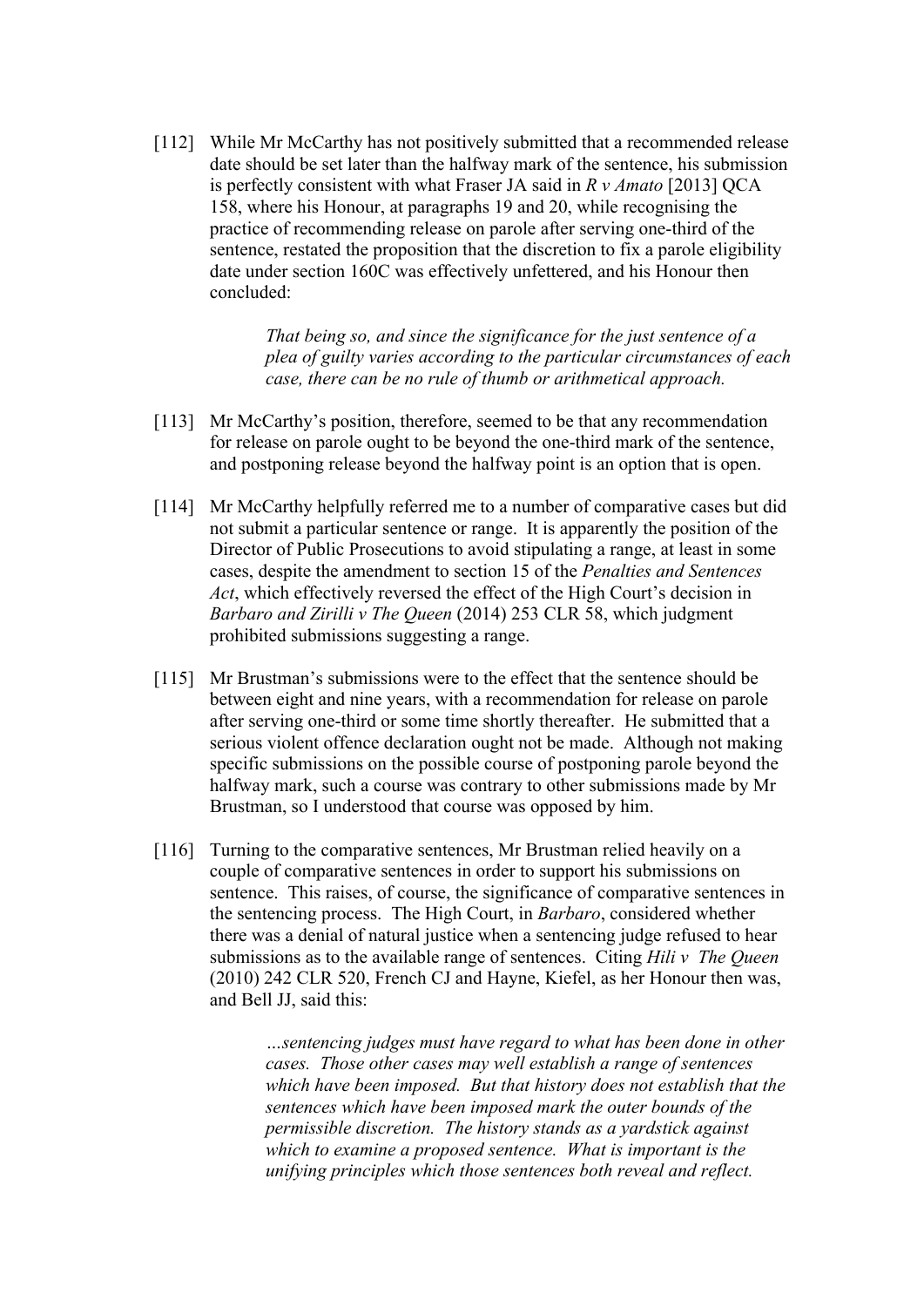That was at paragraph 41.

- [117] As already observed, aspects of *Barbaro* have been the subject of legislative intervention in Queensland, but the principle that I just read out remains untouched.
- [118] In *R v Goodwin; ex parte Attorney-General* (2014) 247 A Crim R 582, Fraser JA, sitting in the Court of Appeal, after referring to *Barbaro*, said this:

*Comparable sentences assist in understanding how those factors –*

namely, factors relevant to sentence –

*should be treated, but they are not determinative of the outcome, and they do not set a "range" of permissible sentences. Whether or not a sentence is manifestly inadequate or manifestly excessive is not to be decided by reference to a predetermined range of available sentences, but by reference to all of the factors relevant to sentence. Because sentencing involves a case-by-case synthesis in which past sentences may be used only as guidelines and are not determinative, there can be no underlying range of available sentences for a particular case which may be narrowed or broadened over time by subsequent sentencing decisions.*

And that was paragraph 5 of his Honour's reasons.

- [119] It follows, then, that there is a danger in categorising cases for the purposes of sentence. The offence here is manslaughter. The maximum sentence for manslaughter is life imprisonment. Manslaughter can be committed in a wide variety of ways, and therefore, the sentences vary significantly from case to case. This has been long recognised but was recently mentioned by the High Court in *Pickering v The Queen* (2017) 260 CLR 151. Having said that, there are a number of cases involving the unlawful killing of children which show the factors which have been regarded by sentencing judges as significant in such cases.
- [120] It is not my function to reconcile all the comparative sentences. My function is to follow statements of principle laid down by appellate courts and to use comparatives as a "yardstick". I have had regard to all the cases cited to me as comparatives.
- [121] It is possible to identify relevant considerations from those comparatives. The amount of violence is clearly a consideration, and an isolated act may be regarded as less serious than a series of prolonged acts of violence. Violent acts may be regarded as more serious than neglect. The immaturity of the offender has been a factor in some cases. Low intelligence or psychological problems suffered by an offender are relevant. An early plea of guilty is relevant. The vulnerability of the child is relevant. The fact that the offender may have acted out of tiredness or frustration has been a factor in some of the cases.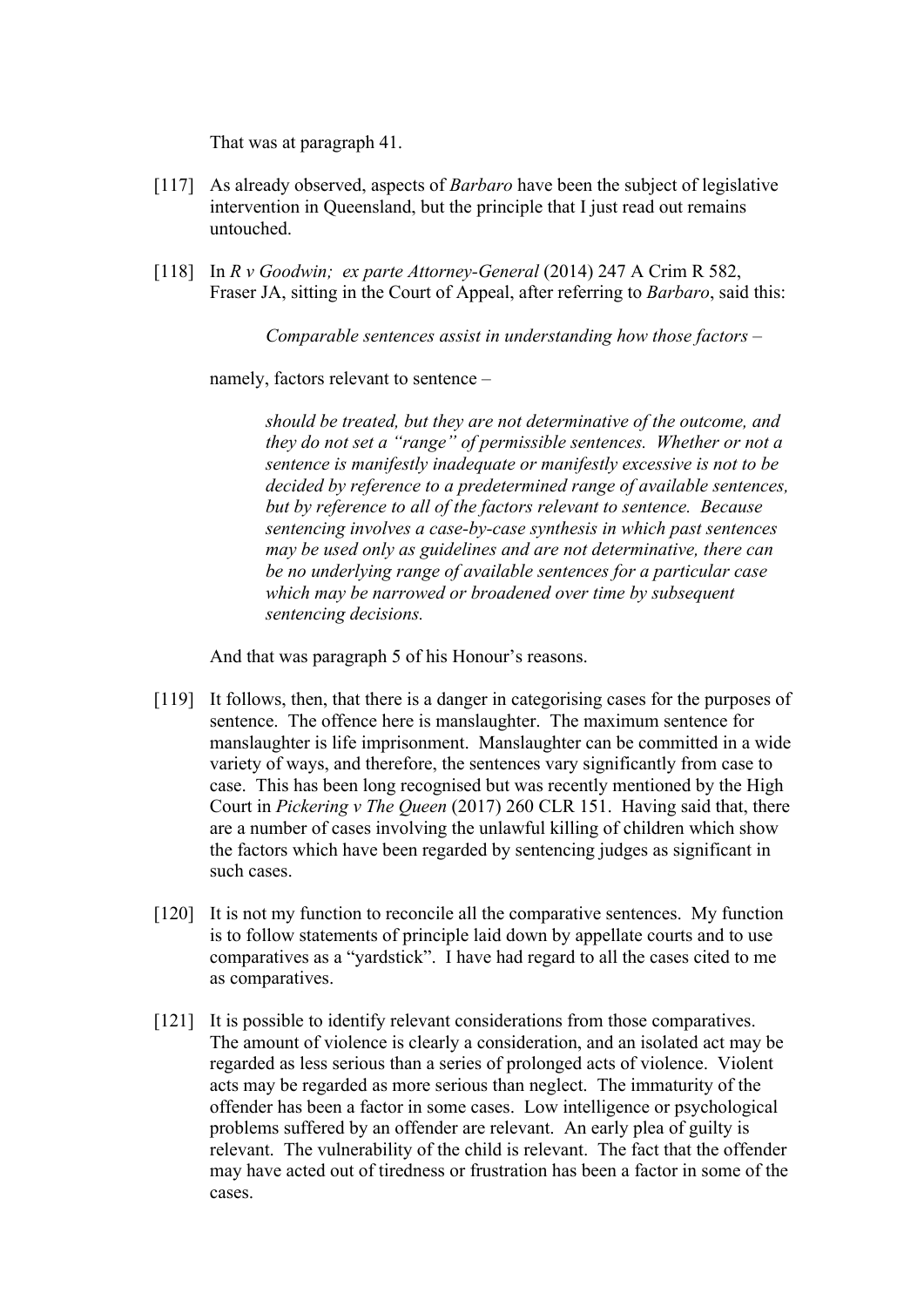- [122] It is necessary, I think, only to consider in detail four comparative decisions, being *R v Riseley; ex parte Attorney-General* [2009] QCA 285; *R v Heidi Strbak*, a decision of Applegarth J on 18 December 2017; *R v Aaron Baxter*, a decision of North J on 21 November 2017; and *R v Williamson*, a decision of Atkinson J on 6 April 2017.
- [123] Riseley was 21 years of age. He had a criminal history which was regarded as irrelevant. The offender lived with the child's mother. When the child was only 19 days, he assaulted the child, causing skull fractures, associated subdural and subarachnoid haemorrhages and contusions throughout the length of the spinal column. The child also had a fractured leg and fractured rib, and the injuries were consistent with being severely shaken. He pleaded guilty after the committal proceedings. The offender had an unfortunate upbringing and was below-average intelligence. He was sentenced to eight years imprisonment, with a declaration that the offence was a serious violent offence. The Court of Appeal allowed the appeal to the extent of setting aside the declaration that the offence was a serious violent offence. In the course of giving judgment, Keane JA, as his Honour then was, said this:

*Reference to this court's decisions in* Chard *and* Hall *suggests that a sentence of eight years imprisonment, even without a serious violent offence declaration, is a distinctly heavy sentence for this category of offence once mitigating circumstances such as the plea of guilty and the respondent's rehabilitation are taken into account.* 

- [124] That passage was relied upon by Mr Brustman.
- [125] I do not take his Honour's comment to be a statement of principle, setting some range of sentences for the unlawful killing of infants. His Honour's reference to "this category of offence" has to be understood against the facts of the case then under consideration by his Honour. Those facts included, of course, that the offender was a young, unsophisticated man of limited intelligence. Interestingly, the case of *R v Hall; ex parte Attorney-General* [2002] QCA 125 referred to by his Honour was also a case involving an offender with intellectual deficits. Hall received a sentence of six years' imprisonment, but that was on an Attorney-General's appeal, determined at a time when the Court felt constrained to re-sentence at the bottom of the range.
- [126] The other case referred to by his Honour is *R v Chard; ex parte Attorney-General* [2004] QCA 372, which resulted in a sentence of seven years' imprisonment for sustained cruelty to a child. He pleaded guilty.
- [127] *R v Strbak* concerned the death of a child who was four years and three months old at the time of his death. The offender pleaded guilty, but contested the Crown's alleged facts of the offending. There was no prolonged neglect or violence. The offender punched her child in the stomach out of what was described by Applegarth J as frustration, and this caused peritonitis.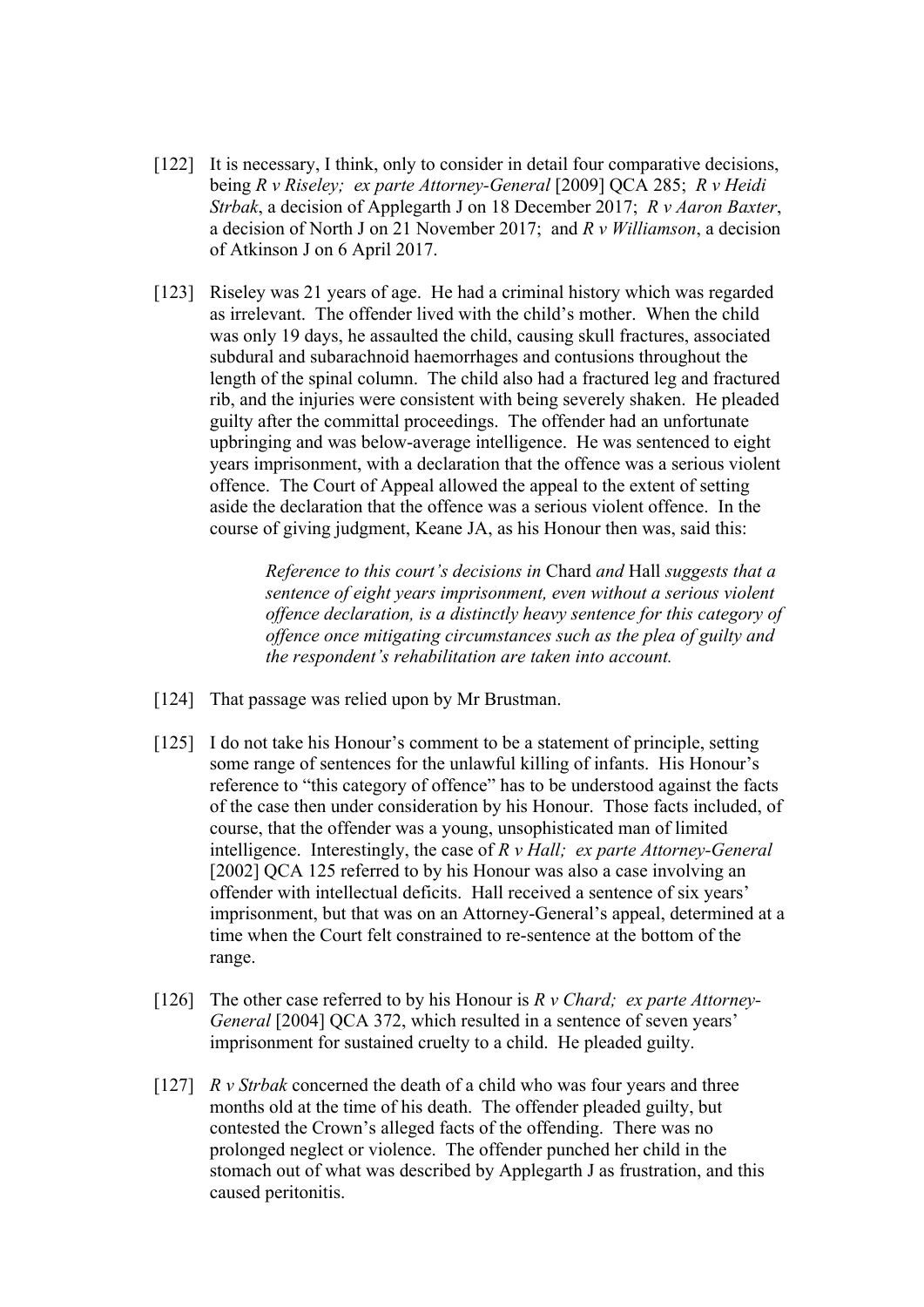- [128] There was a second punch to the stomach, which hastened her death. Notwithstanding that the child was sick, the offender did not seek treatment for him. The offender was 26 years of age at the date of the offence, and she had a difficult upbringing. She was sentenced to nine years' imprisonment, with a date set for eligibility for parole after four years.
- [129] In *Baxter*, the offender inflicted a severe head injury upon his infant child, who was less than two months old. He was 24 years of age when he killed the child. Baxter subjected the child to a violent shaking. This caused damage to the brain and subsequent swelling. He was charged with murder, but was convicted at his trial of manslaughter. The trial judge found on medical evidence led at the trial that the offender had perpetrated violence on the child at least twice prior to the fatal shaking. His Honour accepted that the shaking occurred in circumstances where the offender was tired and frustrated. A term of imprisonment of nine years was imposed, with no recommendation for early release on parole.
- [130] Lastly is *Williamson*. Williamson pleaded guilty to manslaughter, but contested the Crown's allegations of the circumstances of the killing. Justice Atkinson did not accept his evidence. The fatal injury was to the bowel, caused by severe blunt force to the abdomen. This led to chemical peritonitis. The injuries could have been successfully treated, but only if medical attention was obtained quickly, which it was not. The child had numerous other injuries, suggestive of abuse over a period of time.
- [131] Significantly, there were injuries to her genitalia consistent with blunt penetrative trauma of at least moderate force. Her Honour thought that those injuries were caused by the insertion into her genitals of a large blue dildo that was found at the house. It seems, though, that her Honour did not find that Williamson had caused that injury. However, her Honour thought that the offender was:

*…callously indifferent to protecting her from the commission of those sexual assaults.* 

- [132] The offender had kept the child locked in a room for many waking hours, had assaulted her over a period of many weeks, and then delivered a punch to her abdomen which caused her death. Williamson was sentenced to nine years' imprisonment, and the offence was declared a serious violent offence. The consequence of that was that he would serve 80 per cent of the sentence, just over seven years.
- [133] In *Markarian v The Queen* (2005) 228 CLR 357, the High Court spoke of the sentencing process being one of "instinctive synthesis". This was explained by Gleeson CJ and Gummow, Hayne and Callinan JJ in these terms:

*An invitation to a sentencing Court to engage in a process of "instinctive synthesis", as useful as shorthand terminology may on occasions be, is not desirable if no more is said or understood about*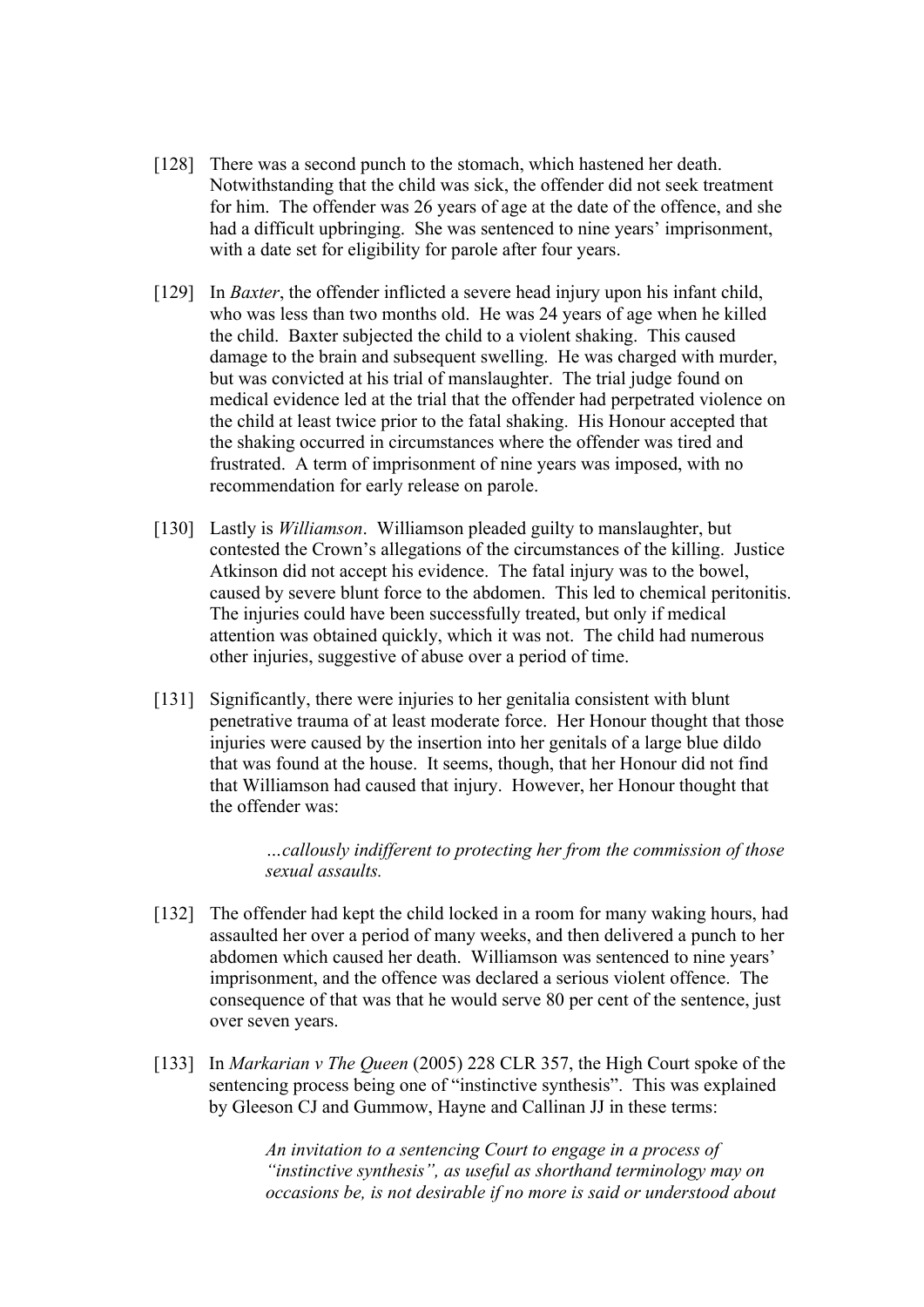*what that means. The expression "instinctive synthesis" may then be understood to suggest some arcane process into the mysteries of which only judges can be initiated. The law strongly favours transparency. Accessible reasoning is necessary in the interests of victims, of the parties, appeal courts and the public. There may be occasions when some indulgence in arithmetical process will better serve these ends.* 

- [134] That was said at paragraph 39 of the judgment.
- [135] Here, the mitigating circumstances, in my view, are quite limited. The circumstances of this present offence are serious, and the case is a serious example of manslaughter. In particular, firstly, the victim was a 10-week-old child. Secondly, you were the father of the child, and clearly owed the child duties of protection and nurture. Thirdly, Ms Chambers left you alone with the child. Fourthly, while the act which killed the child was described as spontaneous, and that might be accepted in the sense that it was not premeditated, it was very deliberate. It was necessary for you to position yourself above the baby and then lean down towards the rocker swing, which was on the floor, and deliver the punch. Fifthly, the punch was a very significant blow. The exact force of it is unknown, but it was certainly not a slap or a glancing blow. It was a forceful punch delivered to the abdomen of the baby which pulped his liver. Sixthly, the punch evidences an intention, in my view, to hurt the child, even though you had no specific intent to cause any specific result.
- [136] Your explanation for striking Kye is unconvincing in the sense of providing any real reason for striking the baby. You are not a person who was suffering from any disability or drug addiction. You are a mature, well-educated man of obvious intelligence, who was holding down a responsible job as a police officer. The "intense frustration" said to explain the blow really boiled down to normal domestic pressures of looking after children, together with two more unusual aspects. The first of those is the trouble you were having at work, and the second of pressures caused by your extramarital affairs.
- [137] The domestic pressures are understandable, but, quite frankly, there is no real evidence to suggest that they were particularly significant. And the pressures caused by your extramarital affairs are matters of your own making. There are then the work pressures. I have taken those and all other features into account.
- [138] I obviously take into account your good character and the fact that you have been a good parent to your daughter, but with the qualifications that I've previously mentioned. I have also had regard to the consideration that you must spend your time in prison in solitary confinement. I have generally had regard to all things that your counsel has said on your behalf.
- [139] Your counsel's final submission, as I have said earlier, is that the appropriate sentence is between eight and nine years, with a recommendation for release on parole after a third of the head sentence. That will be a wholly inadequate